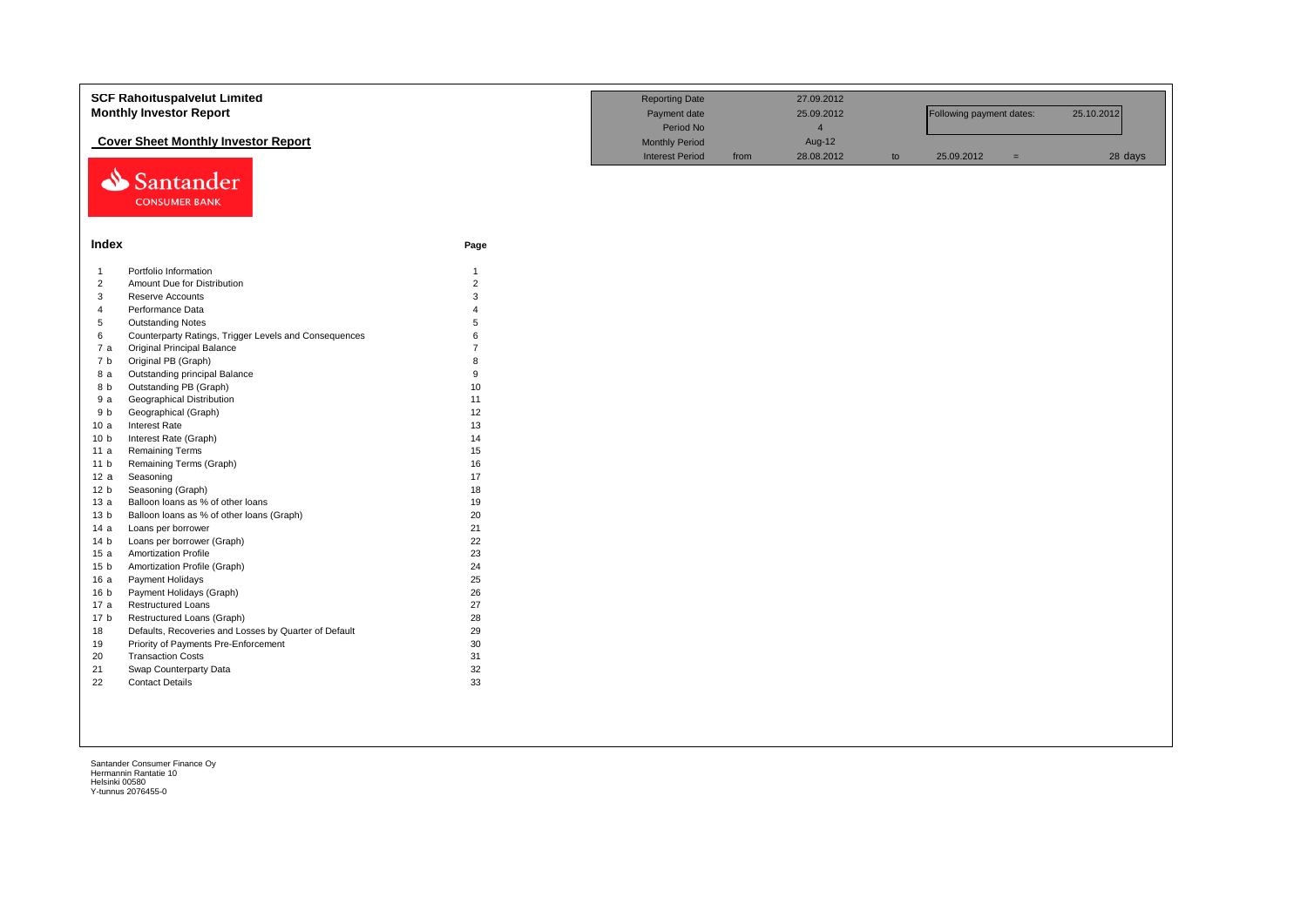| <b>SCF Rahoituspalvelut Limited</b><br><b>Monthly Investor Report</b>        |                               | <b>Reporting Date</b><br>Payment date                        |      | 27.09.2012<br>25.09.2012               |                   |         |
|------------------------------------------------------------------------------|-------------------------------|--------------------------------------------------------------|------|----------------------------------------|-------------------|---------|
| 1. Portfolio Information                                                     |                               | Period No<br><b>Monthly Period</b><br><b>Interest Period</b> | from | $\overline{4}$<br>Aug-12<br>28.08.2012 | to $25.09.2012 =$ | 28 days |
| Santander<br><b>CONSUMER BANK</b>                                            |                               |                                                              |      |                                        |                   |         |
|                                                                              | <b>Current Period</b>         |                                                              |      |                                        |                   |         |
|                                                                              | <b>Aggregated Outstanding</b> |                                                              |      |                                        |                   |         |
| <b>Outstanding receivables</b>                                               | <b>Principal Amount</b>       |                                                              |      |                                        |                   |         |
| <b>Opening balance</b>                                                       | 402 430 863,16 EUR            |                                                              |      |                                        |                   |         |
| Scheduled Loan Principal Repayments                                          | 10 353 977,00 EUR             |                                                              |      |                                        |                   |         |
| Prepayments                                                                  | 13 230 633,10 EUR             |                                                              |      |                                        |                   |         |
| <b>Deemed Collections</b>                                                    | - EUR                         |                                                              |      |                                        |                   |         |
| <b>Total Principal Payments Received</b>                                     | 23 584 610,10                 |                                                              |      |                                        |                   |         |
| New Defaulted Auto Loans in Period<br><b>Total New Defaults</b>              | 51 468,01<br><b>EUR</b>       |                                                              |      |                                        |                   |         |
| <b>Closing Balance</b>                                                       | 378 794 785,05 EUR            |                                                              |      |                                        |                   |         |
|                                                                              |                               |                                                              |      |                                        |                   |         |
| <b>Total revenue collections</b>                                             |                               |                                                              |      |                                        |                   |         |
| Revenue and fees received on loan balances<br>recoveries on loans in default | 2 110 876,06 EUR              |                                                              |      |                                        |                   |         |
| of which proceeds from bad debt sales                                        | 0,00<br>0,00                  |                                                              |      |                                        |                   |         |
| of which due to proceeds exceeding valuation                                 | 0,00 EUR                      |                                                              |      |                                        |                   |         |
| Total revenue received in period                                             | 2 110 876,06 EUR              |                                                              |      |                                        |                   |         |
|                                                                              |                               |                                                              |      |                                        |                   |         |
|                                                                              |                               |                                                              |      |                                        |                   |         |
| # Loans                                                                      |                               |                                                              |      |                                        |                   |         |
| At beginning of period<br>Paid in full                                       | 40 985 Loans                  |                                                              |      |                                        |                   |         |
| Repurchased (Deemed Collections)                                             | 1 525 Loans<br>- Loans        |                                                              |      |                                        |                   |         |
| New loans into Default                                                       | 6 Loans                       |                                                              |      |                                        |                   |         |
| of which required payment to customer upon valuation                         | 1 Loans                       |                                                              |      |                                        |                   |         |
| At end of period                                                             | 39 454 Loans                  |                                                              |      |                                        |                   |         |
|                                                                              |                               |                                                              |      |                                        |                   |         |
| Weighted Average Loan Return                                                 | 6,28%                         |                                                              |      |                                        |                   |         |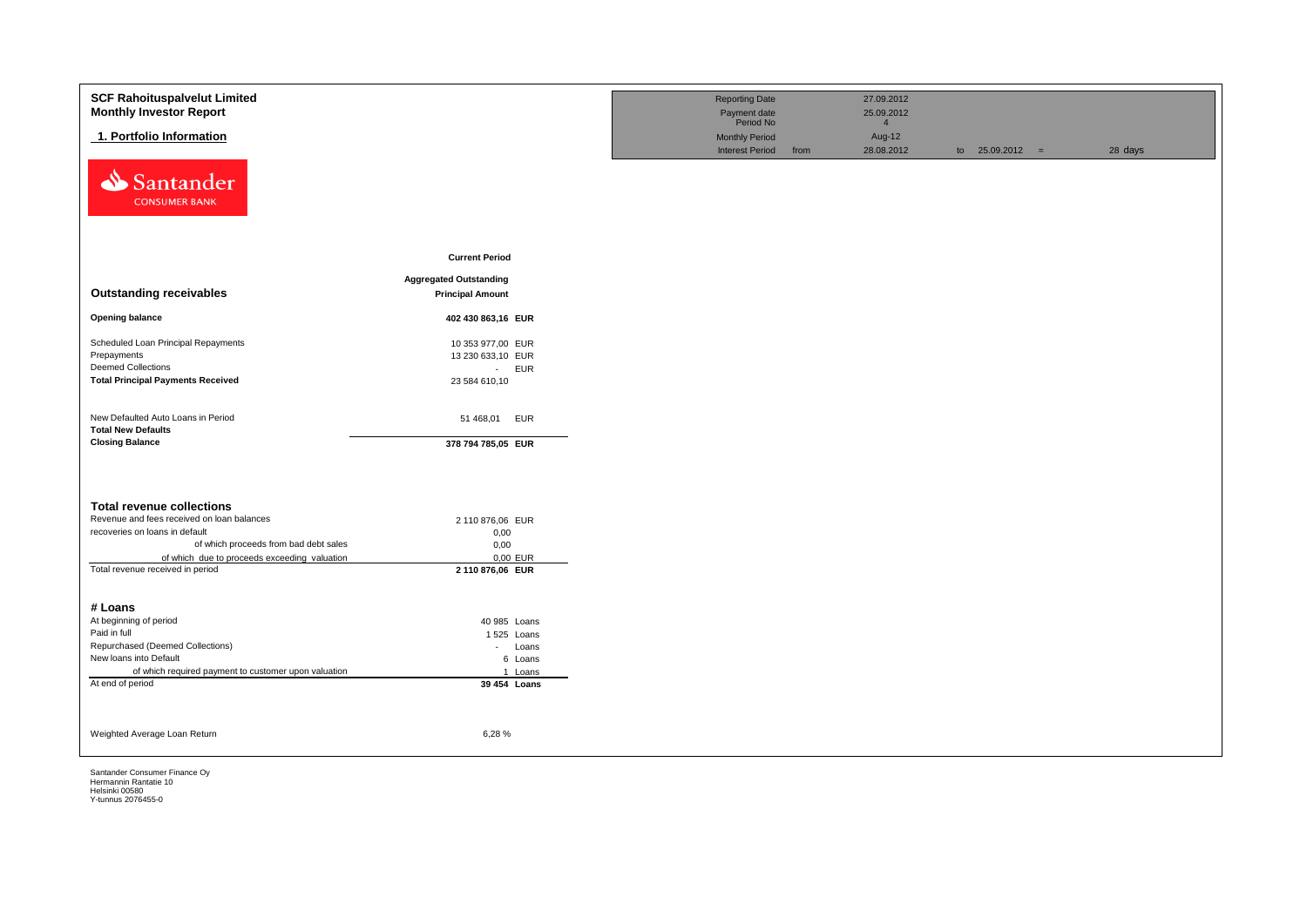| <b>SCF Rahoituspalvelut Limited</b><br><b>Monthly Investor Report</b><br>2. Amount Due for Distribution<br>Santander<br><b>CONSUMER BANK</b>                                                                                                                                                                                                                                   |                                                                                                    | <b>Reporting Date</b><br>Payment date<br>Period No<br><b>Monthly Period</b><br><b>Interest Period</b> | from | 27.09.2012<br>25.09.2012<br>$\overline{4}$<br>Aug-12<br>28.08.2012 | to | 25.09.2012 | $=$ | 28 days |
|--------------------------------------------------------------------------------------------------------------------------------------------------------------------------------------------------------------------------------------------------------------------------------------------------------------------------------------------------------------------------------|----------------------------------------------------------------------------------------------------|-------------------------------------------------------------------------------------------------------|------|--------------------------------------------------------------------|----|------------|-----|---------|
| <b>Purchaser Available Distribution Amount</b>                                                                                                                                                                                                                                                                                                                                 | <b>Current Period</b>                                                                              |                                                                                                       |      |                                                                    |    |            |     |         |
| a. Collections (Principal, interest, and fee etc)<br>b. Stamp Duty, Taxes, Liabilities etc. Paid by the Seller to the Purchaser<br>c. Default, Interest, Indemnities etc Paid by the Seller to the Purchaser<br>d. Other amounts Paid by the Seller to the Purchaser<br>e. Interest Earned by the Purchaser<br><b>Total Amount for Purchaser Available Distribution Amount</b> | 25 695 486,16 EUR<br>0,00 EUR<br>0,00 EUR<br>0,00 EUR<br>0,00 EUR<br>25 695 486,16 EUR             |                                                                                                       |      |                                                                    |    |            |     |         |
| <b>Issuer Available Distribution Amount</b>                                                                                                                                                                                                                                                                                                                                    | <b>Current Period</b>                                                                              |                                                                                                       |      |                                                                    |    |            |     |         |
| a. Amounts due to Issuer from Purchaser under the Loan Agreement<br>b. Reserve Fund<br>c. Swap counterparty payment to the Issuer<br>d. Drawings under the Liquidity Facility<br>e. Interest Earned by the Issuer<br><b>Total Amount for Issuer Available Distribution Amount</b>                                                                                              | 25 481 836,17 EUR<br>7 229 385,00 EUR<br>0,00 EUR<br>0,00 EUR<br>$-66,15$ EUR<br>32 711 155,02 EUR |                                                                                                       |      |                                                                    |    |            |     |         |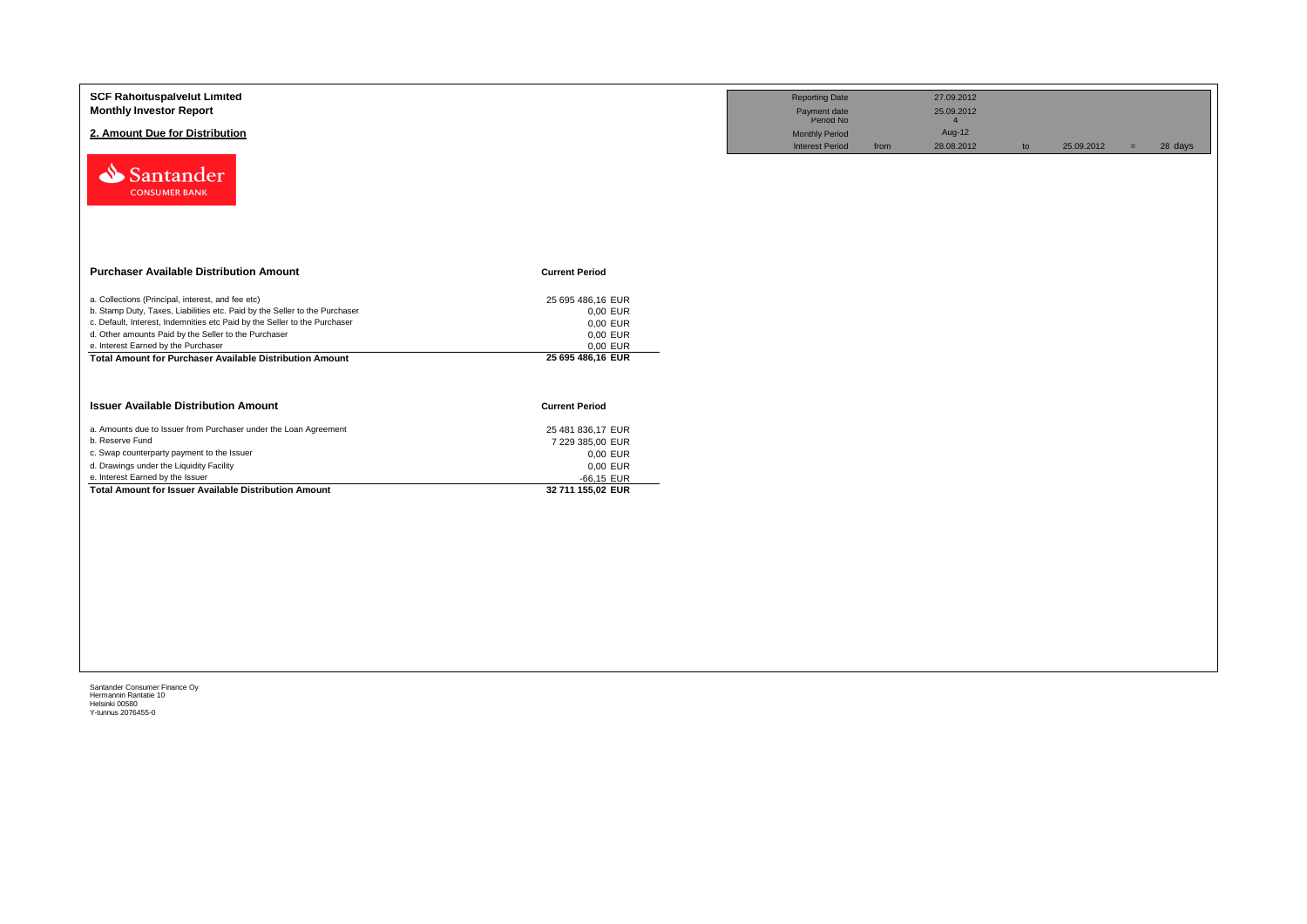| <b>SCF Rahoituspalvelut Limited</b><br><b>Monthly Investor Report</b>                                                                                                                                 |      | <b>Reporting Date</b><br>Payment date |            | 27.09.2012<br>25.09.2012 |    |            |     |         |
|-------------------------------------------------------------------------------------------------------------------------------------------------------------------------------------------------------|------|---------------------------------------|------------|--------------------------|----|------------|-----|---------|
|                                                                                                                                                                                                       |      | Period No                             |            | $\overline{4}$           |    |            |     |         |
| 3. Reserve Accounts                                                                                                                                                                                   |      | <b>Monthly Period</b>                 |            | Aug-12                   |    |            |     |         |
| Santander<br><b>CONSUMER BANK</b>                                                                                                                                                                     |      | <b>Interest Period</b>                | from       | 28.08.2012               | to | 25.09.2012 | $=$ | 28 days |
| <b>Note Balance</b>                                                                                                                                                                                   |      |                                       |            |                          |    |            |     |         |
| Beginning of Period                                                                                                                                                                                   |      | 402 429 782,00 EUR                    |            |                          |    |            |     |         |
| End of Period                                                                                                                                                                                         |      | 378 794 765,00 EUR                    |            |                          |    |            |     |         |
| <b>Reserve Fund</b>                                                                                                                                                                                   | in % |                                       |            |                          |    |            |     |         |
| Beginning of Period                                                                                                                                                                                   | 1,8% | 7 229 385,00 EUR                      |            |                          |    |            |     |         |
| Cash Outflow                                                                                                                                                                                          |      | 7 229 385,00 EUR                      |            |                          |    |            |     |         |
| Cash Inflow                                                                                                                                                                                           |      | 7 229 385,00 EUR                      |            |                          |    |            |     |         |
| End of Period                                                                                                                                                                                         | 1,8% | 7 229 385,00 EUR                      |            |                          |    |            |     |         |
| Required Reserve Amount                                                                                                                                                                               | 1,8% | 7 229 385,00 EUR                      |            |                          |    |            |     |         |
| <b>Servicer Advance Reserve Fund</b>                                                                                                                                                                  |      |                                       |            |                          |    |            |     |         |
| Beginning of Period                                                                                                                                                                                   |      | 100 000,00 EUR                        |            |                          |    |            |     |         |
| Cash Outflow                                                                                                                                                                                          |      | $\sim$                                | <b>EUR</b> |                          |    |            |     |         |
| Cash Inflow                                                                                                                                                                                           |      | $\sim$                                | <b>EUR</b> |                          |    |            |     |         |
| End of Period                                                                                                                                                                                         |      | 100 000,00 EUR                        |            |                          |    |            |     |         |
| Required Reserve Amount                                                                                                                                                                               |      | 100 000,00 EUR                        |            |                          |    |            |     |         |
| <b>Set-off from Deposits</b><br>No borrowers whose loans were sold to SCF Rahoituspalvelut Ltd held deposits with Santander Consumer Finance Oy. The risk of set-off from deposits is therefore zero. |      |                                       |            |                          |    |            |     |         |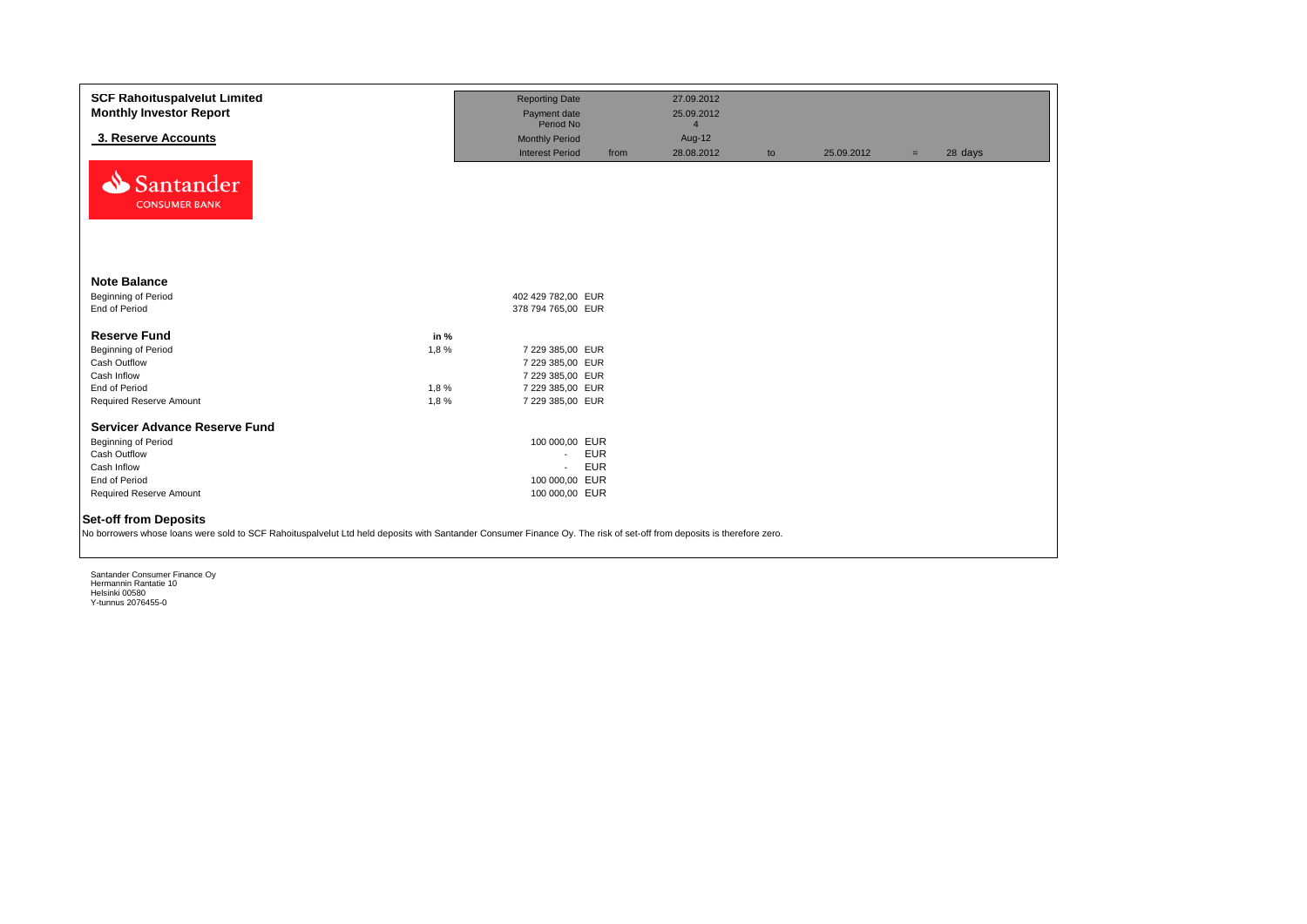| <b>SCF Rahoituspalvelut Limited</b><br><b>Monthly Investor Report</b> |                        |                    |                           | <b>Reporting Date</b><br>Payment date<br>Period No |      | 27.09.2012<br>25.09.2012<br>$\overline{4}$ |    |            |          |         |
|-----------------------------------------------------------------------|------------------------|--------------------|---------------------------|----------------------------------------------------|------|--------------------------------------------|----|------------|----------|---------|
| 4. Performance Data                                                   |                        |                    |                           | <b>Monthly Period</b><br><b>Interest Period</b>    | from | Aug-12<br>28.08.2012                       | to | 25.09.2012 | $\equiv$ | 28 days |
| Santander<br><b>CONSUMER BANK</b>                                     |                        |                    |                           |                                                    |      |                                            |    |            |          |         |
| <b>Asset Balance</b>                                                  |                        |                    |                           |                                                    |      |                                            |    |            |          |         |
| Beginning of Period                                                   |                        | 402 430 863,16 EUR |                           |                                                    |      |                                            |    |            |          |         |
| End of Period                                                         |                        | 378 794 785,05 EUR |                           |                                                    |      |                                            |    |            |          |         |
| <b>Portfolio Performance:</b>                                         | <b>EUR</b>             | $\%$               | # loans                   |                                                    |      |                                            |    |            |          |         |
| <b>Performing Receivables:</b>                                        |                        |                    |                           |                                                    |      |                                            |    |            |          |         |
| Current                                                               | 354 347 070,96         | 93,55 %            | 37 075                    |                                                    |      |                                            |    |            |          |         |
| 1-30 days past due                                                    | 18 977 693,21          | 5,01 %             | 1855                      |                                                    |      |                                            |    |            |          |         |
| <b>Delinquent Receivables:</b>                                        |                        |                    |                           |                                                    |      |                                            |    |            |          |         |
| 31-60 days past due                                                   | 4 451 922,11           | 1,18%              | 421                       |                                                    |      |                                            |    |            |          |         |
| 61-90 days past due                                                   | 480 462,81             | 0,13%              | 58                        |                                                    |      |                                            |    |            |          |         |
| 91-120 days past due                                                  | 224 734,56             | 0,06%              | 22                        |                                                    |      |                                            |    |            |          |         |
| 121-150 days past due                                                 | 217 855,94             | 0,06 %             | $17\,$                    |                                                    |      |                                            |    |            |          |         |
| 151-180 days past due                                                 | 95 045,46              | 0,03%              | $\overline{7}$            |                                                    |      |                                            |    |            |          |         |
| <b>Total Performing and Delinquent</b>                                | 378 794 785,05         | 100,00 %           | 39 455                    |                                                    |      |                                            |    |            |          |         |
| <b>Current Period Defaults</b><br><b>Cumulative Defaults</b>          | 52 889,81<br>79 500,77 |                    | $\,6\,$<br>$\overline{7}$ |                                                    |      |                                            |    |            |          |         |
| <b>Current Period Recoveries</b>                                      |                        |                    |                           |                                                    |      |                                            |    |            |          |         |
| <b>Cumulative Recoveries</b>                                          | $\sim$                 |                    |                           |                                                    |      |                                            |    |            |          |         |
|                                                                       |                        |                    |                           |                                                    |      |                                            |    |            |          |         |
|                                                                       |                        |                    |                           |                                                    |      |                                            |    |            |          |         |
|                                                                       |                        |                    |                           |                                                    |      |                                            |    |            |          |         |
|                                                                       |                        |                    |                           |                                                    |      |                                            |    |            |          |         |
|                                                                       |                        |                    |                           |                                                    |      |                                            |    |            |          |         |
|                                                                       |                        |                    |                           |                                                    |      |                                            |    |            |          |         |
|                                                                       |                        |                    |                           |                                                    |      |                                            |    |            |          |         |
|                                                                       |                        |                    |                           |                                                    |      |                                            |    |            |          |         |
|                                                                       |                        |                    |                           |                                                    |      |                                            |    |            |          |         |
|                                                                       |                        |                    |                           |                                                    |      |                                            |    |            |          |         |
|                                                                       |                        |                    |                           |                                                    |      |                                            |    |            |          |         |
|                                                                       |                        |                    |                           |                                                    |      |                                            |    |            |          |         |
|                                                                       |                        |                    |                           |                                                    |      |                                            |    |            |          |         |
|                                                                       |                        |                    |                           |                                                    |      |                                            |    |            |          |         |
|                                                                       |                        |                    |                           |                                                    |      |                                            |    |            |          |         |
|                                                                       |                        |                    |                           |                                                    |      |                                            |    |            |          |         |
|                                                                       |                        |                    |                           |                                                    |      |                                            |    |            |          |         |
|                                                                       |                        |                    |                           |                                                    |      |                                            |    |            |          |         |
|                                                                       |                        |                    |                           |                                                    |      |                                            |    |            |          |         |
|                                                                       |                        |                    |                           |                                                    |      |                                            |    |            |          |         |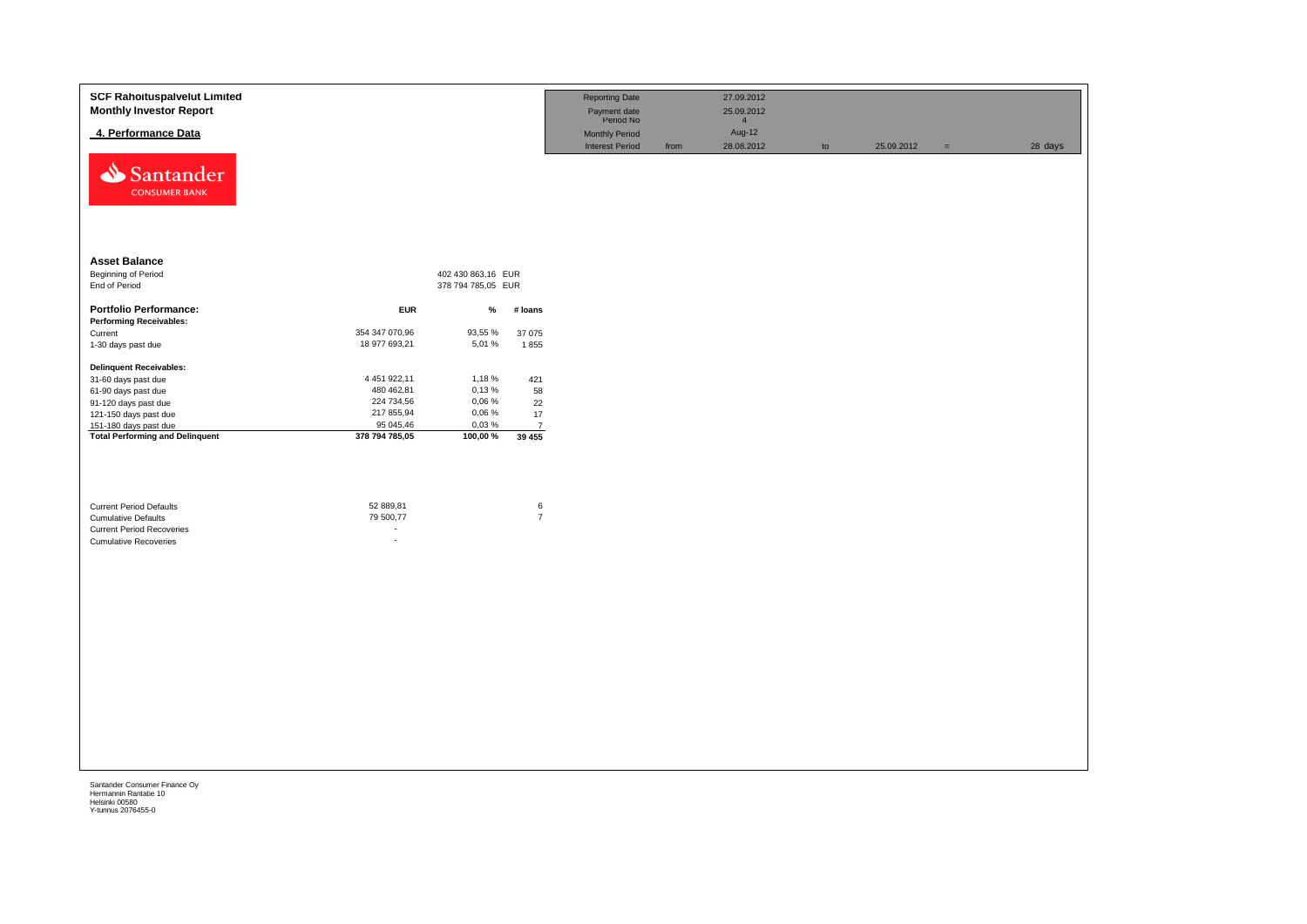| <b>SCF Rahoituspalvelut Limited</b> | <b>Reporting Date</b>     |      | 27.09.2012 |            |         |
|-------------------------------------|---------------------------|------|------------|------------|---------|
| <b>Monthly Investor Report</b>      | Payment date<br>Period No |      | 25.09.2012 |            |         |
| 5. Outstanding Notes                | <b>Monthly Period</b>     |      | Aug-12     |            |         |
|                                     | <b>Interest Period</b>    | from | 28.08.2012 | 25.09.2012 | 28 days |



| 1. Note Balance                                       | <b>All Notes</b>   | <b>Class A</b>     | <b>Class A</b>            | <b>Class B</b>    | <b>Class B</b> |
|-------------------------------------------------------|--------------------|--------------------|---------------------------|-------------------|----------------|
| <b>General Note Information</b>                       |                    |                    |                           |                   |                |
| <b>ISIN Code</b>                                      |                    | N/A                | $\boldsymbol{\mathsf{x}}$ | N/A               | N/A            |
| Currency                                              |                    | <b>EUR</b>         | <b>EUR</b>                | <b>EUR</b>        | <b>EUR</b>     |
| Initial Tranching                                     | 100 %              | 83 %               | 0,01%                     | 16 %              | 0,005 %        |
| Legal Final Maturity Date                             |                    | 25.01.2020         | 43855                     | 25.01.2020        | 43855          |
| Rating (Fitch/Moody's)                                |                    | AAAsf/Aaa(sf)      | AAAsf/Aaa(sf)             | N/A               | N/A            |
| Initial Notes Aggregate Principal Outstanding Balance | 481 959 000.00 EUR | 402 400 000.00 EUR | 35000 EUR                 | 79 500 000,00 EUR | 24000 EUR      |
| Initial Nominal per Note                              |                    | 100000.00 EUR      | 1000 EUR                  | 100 000,00 EUR    | 1000 EUR       |
| Initial Number of Notes per Class                     | 4878               | 4024               | 35                        | 795               | 24             |
|                                                       |                    |                    |                           |                   |                |
| Current Note Information                              |                    |                    |                           |                   |                |
| Class Principal Outstanding Opening Balance           | 402 429 782.00 EUR | 322 877 698,70 EUR | 28 083,30 EUR             | 79 500 000,00 EUR | 24 000,00 EUR  |
| Available Distribution Amount                         | 25 695 486.16 EUR  |                    |                           |                   |                |
| Amortisation                                          | 23 635 017.00 EUR  |                    |                           |                   |                |
| Redemption per Class                                  | 23 635 017,00 EUR  | 23 632 952,00 EUR  | 2 065,00 EUR              | 0,00 EUR          | 0,00 EUR       |
| Redemption per Note                                   |                    | 5873.00 EUR        | 59,00 EUR                 | 0.00 EUR          | 0.00 EUR       |
| Class Principal Outstanding Closing Balance           | 378 794 765,00 EUR | 299 244 737,25 EUR | 26 027,75 EUR             | 79 500 000,00 EUR | 24 000,00 EUR  |
| <b>Current Tranching</b>                              |                    | 79,00 %            | 0,01%                     | 20,99 %           | 0.01%          |
| <b>Current Pool Factor</b>                            |                    | 0.74               | 0.74                      | 1.00              | 1.00           |

| 2. Payments to Investors per Note                  | <b>All Notes</b> | <b>Class A</b> | <b>Class A</b> | <b>Class B</b> | <b>Class B</b> |
|----------------------------------------------------|------------------|----------------|----------------|----------------|----------------|
| Interest Rate Basis: 1-M EURIBOR / Spread          | 0,12%            | 1,00 %         | 1,00 %         | 1,10%          | 1,10 %         |
| Day Count Convention                               |                  | 28,00          | 28,00          | 28,00          | 28,00          |
| <b>Interest Days</b>                               | 28               |                |                |                |                |
| Principal Outstanding per Note Beginning of Period |                  | 80 238,00 EUR  | 802.38 EUR     | 100 000.00 EUR | 1 000.00 EUR   |
| >Principal Repayment per note                      |                  | 5873.00 EUR    | 58.73 EUR      | 0.00 EUR       | 0.00 EUR       |
| Principal Outstanding per Note End of Period       |                  | 74 364.99 EUR  | 743.65 EUR     | 100 000.00 EUR | 1 000.00 EUR   |
| >Interest accrued for the period                   |                  | 70.00 EUR      | 1.00 EUR       | 95.00 EUR      | 1.00 EUR       |
| <b>Interest Payment</b>                            | 357 264.00       | 281 680.00 EUR | 35.00 EUR      | 75 525.00 EUR  | 24.00 EUR      |
| Interest Payment per Note                          |                  | 70.00 EUR      | 1.00 EUR       | 95.00 EUR      | 1.00 EUR       |
| 3. Credit Enhancements                             |                  |                |                |                |                |
| Initial total CE (Subordination, Reserve)          |                  | 18,00%         |                |                | 1.50 %         |
| Current CE (incl. Excess Spread)                   |                  | 25,89 %        |                |                | 4.89%          |
| Current CE (excl. Excess Spread)                   |                  | 22,90 %        |                |                | 1.91%          |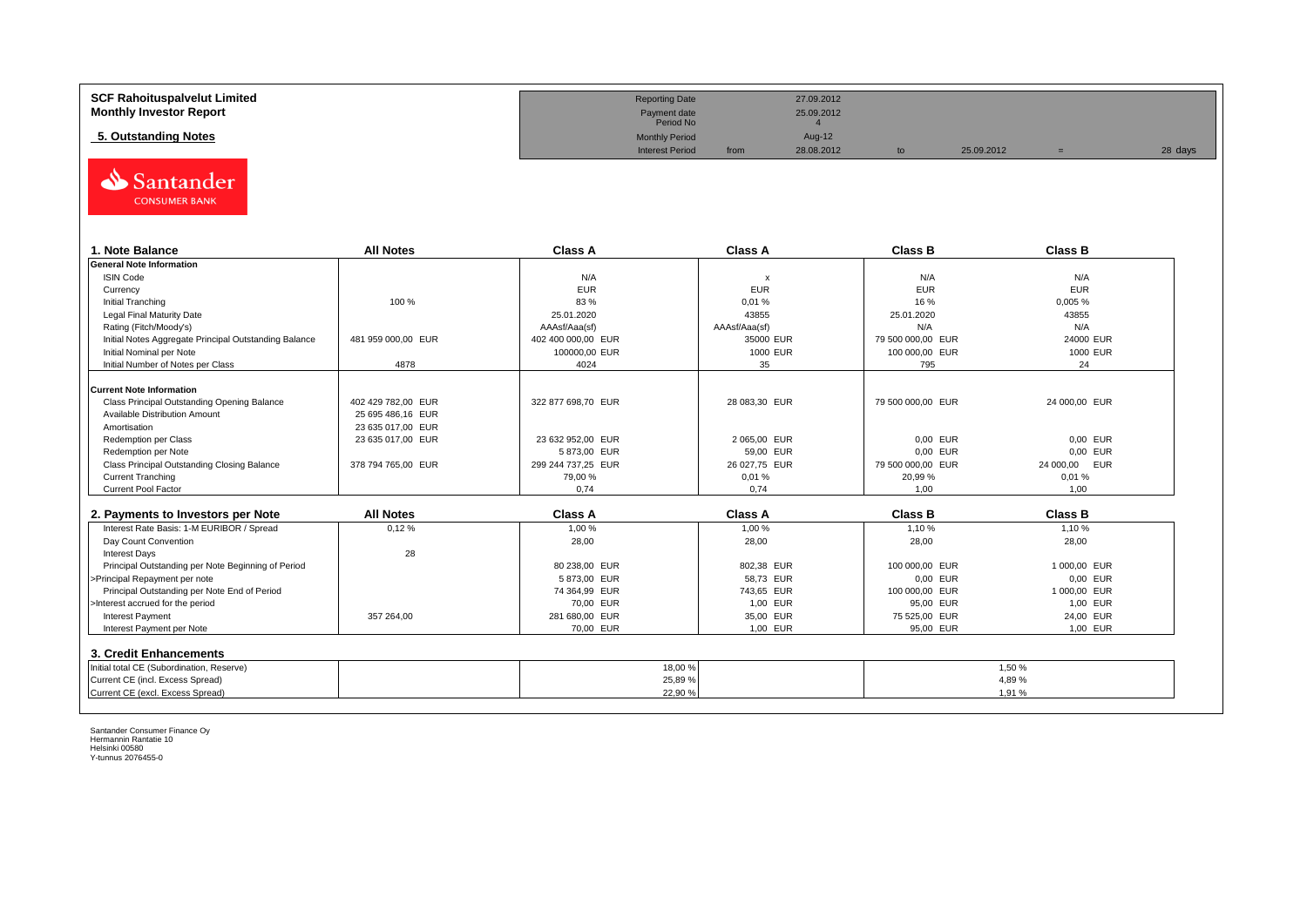# **SCF Rahoituspalvelut Limited Community Community Community Reporting Date 27.09.2012<br>
<b>Monthly Investor Report** Payment date 25.09.2012

**6. Counterparty Ratings, Trigger Levels and Consequences** 

Period No 4<br>Monthly Period Aug-12  $I = \frac{1}{28.08 \times 2012}$  to 25.09.2012 = 28 days

| Santander            |  |
|----------------------|--|
| <b>CONSUMER BANK</b> |  |

|                                    |                                              | <b>Rating Triggers</b>             |                |                                           |           |                                           |                                                     |                                        |                                          |                   |                                                                                                                                                                                                                                                                                                                                                                                                                                                                                                                                                                                                                                                                                                                                                                                                                                                                                                                                                                                                                                                                                                      |
|------------------------------------|----------------------------------------------|------------------------------------|----------------|-------------------------------------------|-----------|-------------------------------------------|-----------------------------------------------------|----------------------------------------|------------------------------------------|-------------------|------------------------------------------------------------------------------------------------------------------------------------------------------------------------------------------------------------------------------------------------------------------------------------------------------------------------------------------------------------------------------------------------------------------------------------------------------------------------------------------------------------------------------------------------------------------------------------------------------------------------------------------------------------------------------------------------------------------------------------------------------------------------------------------------------------------------------------------------------------------------------------------------------------------------------------------------------------------------------------------------------------------------------------------------------------------------------------------------------|
|                                    |                                              |                                    |                | <b>Short Term</b>                         |           | <b>Long Term</b>                          |                                                     |                                        |                                          |                   |                                                                                                                                                                                                                                                                                                                                                                                                                                                                                                                                                                                                                                                                                                                                                                                                                                                                                                                                                                                                                                                                                                      |
|                                    |                                              |                                    | Fitch          |                                           | Moody's   | Fitch<br>Moody's                          |                                                     |                                        |                                          |                   |                                                                                                                                                                                                                                                                                                                                                                                                                                                                                                                                                                                                                                                                                                                                                                                                                                                                                                                                                                                                                                                                                                      |
| <b>Transaction Role</b>            | Counterparty                                 | Criteria                           | Current        | Criteria                                  | Current   | Criteria                                  | Current                                             | Criteria                               | Current                                  | Trigger breached? | Summary of Contractual Requirements if Rating Trigger Breach                                                                                                                                                                                                                                                                                                                                                                                                                                                                                                                                                                                                                                                                                                                                                                                                                                                                                                                                                                                                                                         |
| Issuer                             | Rahoituspalvelut Limited                     |                                    | No rating      |                                           | No rating |                                           | No rating                                           |                                        | No rating                                | N/A               |                                                                                                                                                                                                                                                                                                                                                                                                                                                                                                                                                                                                                                                                                                                                                                                                                                                                                                                                                                                                                                                                                                      |
| Seller                             | Santander Consumer Finance OY                |                                    | No rating      |                                           | No rating |                                           | No rating                                           |                                        | No rating                                | N/A               |                                                                                                                                                                                                                                                                                                                                                                                                                                                                                                                                                                                                                                                                                                                                                                                                                                                                                                                                                                                                                                                                                                      |
| Servicer                           | Santander Consumer Finance OY                |                                    | No rating      |                                           | No rating |                                           | No rating                                           |                                        | No rating                                | N/A               |                                                                                                                                                                                                                                                                                                                                                                                                                                                                                                                                                                                                                                                                                                                                                                                                                                                                                                                                                                                                                                                                                                      |
| Servicer's Owner                   | Santander Consumer Finance                   | N/A                                | F <sub>2</sub> | N/A                                       | $P-2$     | <b>BBB</b>                                | RRR.<br><b>Rating Watch Negative</b>                | Baa3                                   | Raa2<br>Review for possible<br>Downgrade | N                 | the Back-up Servicer Facilitator, Banco Santander S.A, will perform the following services: (a) in accordance<br>with the provisions of this Agreement, select an appropriate bank or financial institution to act as a<br>uccessor servicer in the event that a Servicer Termination Notice is delivered; (b) review the information<br>rovided to it by the Servicer under this Agreement; (c) enter into appropriate data confidentiality<br>rovisions; and (d) notify the Servicer if it requires further assistance                                                                                                                                                                                                                                                                                                                                                                                                                                                                                                                                                                             |
| <b>Liquidity Facility Provider</b> | Banco Santander S.A.                         | F <sub>2</sub>                     | F <sub>2</sub> | $P-1$<br>Review for possible<br>Downgrade | $P-2$     | <b>Rating Watch Negative</b>              | BBB+<br><b>Rating Watch Negative</b>                | A1<br>Review for possible<br>downgrade | Baa2<br>Review for possible<br>Downgrade |                   | The Liquidity Facility Provider (Banco Santander) shall either a) assign or transfer all its rights, benefits, and<br>bligations to a bank or financial intermediary passported to perform banking activities in Ireland that (i)<br>neets the applicable Required Ratings (ii) enters into a liquidity facility agreement on substantially the same<br>erms as the Liquidity Facility Agreement and (iii) accedes to the Issuer Security Trust Deed all by no later<br>han 30 calendar days from the date on which the Ratings Downgrade took place if the Liquidity Facility<br>provider fails to provide Cash<br>Collateral or b) deposit an amount equal to the Available Facility into the Issuer Transaction Account by no<br>ater than 14 calendar days after the downgrade (Cash Collateral)                                                                                                                                                                                                                                                                                                 |
| <b>Issuer Swap Provider</b>        | Banco Santander S.A.                         | F <sub>2</sub>                     | F2             | $P-1$<br>Review for possible<br>Downgrade | $P-2$     | $\Lambda$                                 | RRR-<br>Rating Watch Negative Rating Watch Negative | A1<br>Review for possible<br>downgrade | Raa2<br>Review for possible<br>Downgrade | Y                 | The Swap Counterparty (Banco Santander) will be obliged, within the time periods specified in the<br>Basis Swap Agreement, at its own cost, to post collateral for its obligations in accordance with the provisions<br>of the Credit Support Annex, and in addition, will be obliged, within the time periods specified in the Basis<br>Swap Agreement, at its cost, to either (i) obtain a guarantee of its obligations under the Basis Swap<br>Agreement from a third party with the Required Ratings; or (ii) transfer all of its rights and obligations under<br>the Basis Swap Agreement to a third party with the Required Ratings                                                                                                                                                                                                                                                                                                                                                                                                                                                            |
| <b>Issuer Bank</b>                 | Deutsche Bank AG                             | F1<br><b>Rating Watch Negative</b> | $F1+$          | $P-1$<br>Review for possible<br>Downgrade | $P-1$     | $\Lambda$<br><b>Rating Watch Negative</b> | $A+$                                                | A1<br>Review for possible<br>downgrade | A2                                       | To be clarified   | If at any time a Ratings Downgrade has occurred in respect of the Transaction Account Bank, then the Issuer<br>and the Purchaser shall (with the prior written consent of the Note Trustee) procure that, within 30 calendar<br>days, (i) in relation to the Issuer, the Issuer Secured Accounts and the Expenses Loan Payment Account and<br>all of the funds standing to the credit of the Issuer Secured Accounts and the Expenses Loan Payment<br>Account and (ii) in relation to the Purchaser, the Purchaser Transaction Account and all funds standing to the<br>credit of the Purchaser Transaction Account, are transferred to another bank or banks that meet the<br>applicable Required Ratings (which bank shall be notified in writing by the Issuer to the Transaction Account<br>Bank) and approved in writing by the Note Trustee and in accordance with the provisions of the Transaction<br>Account Bank Agreement. The appointment of the Transaction Account Bank shall terminate on the date on<br>which the appointment of the new transaction account bank becomes effective. |
| Paying Agent and related roles     | Deutsche Bank AG                             |                                    | $F1+$          |                                           | $P-1$     |                                           | $A+$                                                |                                        | A2                                       | N/A               |                                                                                                                                                                                                                                                                                                                                                                                                                                                                                                                                                                                                                                                                                                                                                                                                                                                                                                                                                                                                                                                                                                      |
| Corporate Service Provider         | Deutsche International Corporate<br>Services |                                    | $F1+$          |                                           | $P-1$     |                                           | $\Lambda$                                           |                                        | A2                                       | N/A               |                                                                                                                                                                                                                                                                                                                                                                                                                                                                                                                                                                                                                                                                                                                                                                                                                                                                                                                                                                                                                                                                                                      |
| Note Trustee and Security Trustee  | Deutsche Trustee Company Limited             |                                    | $F1+$          |                                           | $P-1$     |                                           | $A+$                                                |                                        | A <sub>2</sub>                           | N/A               |                                                                                                                                                                                                                                                                                                                                                                                                                                                                                                                                                                                                                                                                                                                                                                                                                                                                                                                                                                                                                                                                                                      |
| <b>Collections Bank</b>            | SEB AB                                       | F1<br>Rating Watch Negative        | F1             | $P-1$<br>Review for possible<br>Downgrade | $P-1$     | Rating Watch Negative                     | $A+$                                                | A1<br>Review for possible<br>downgrade | A1                                       |                   | Vithin 30 calendar days, the Issuer Collections Account and all of the funds standing to the credit of the<br>ssuer Collections Account are transferred to another bank or banks who meet the Required Ratings (which<br>ank shall be notified in writing by the Servicer to the Collections Account Bank and approved in writing by<br>he Note Trustee); the appointment of the Collections Account Bank shall terminate on the date on which<br>he appointment of the new transaction account bank becomes effective. Upon the transfer of the Issuer<br>ollections Account to another bank, the Issuer will procure that the new transaction Upon the transfer of<br>he Issuer Collections Acoount to another bank, the Issuer will procure that the new transaction account<br>nters into an agreement substantially in the form of the Issuer Collections Account Agreement and accedes<br>o the Issuer Security Trust Deed                                                                                                                                                                     |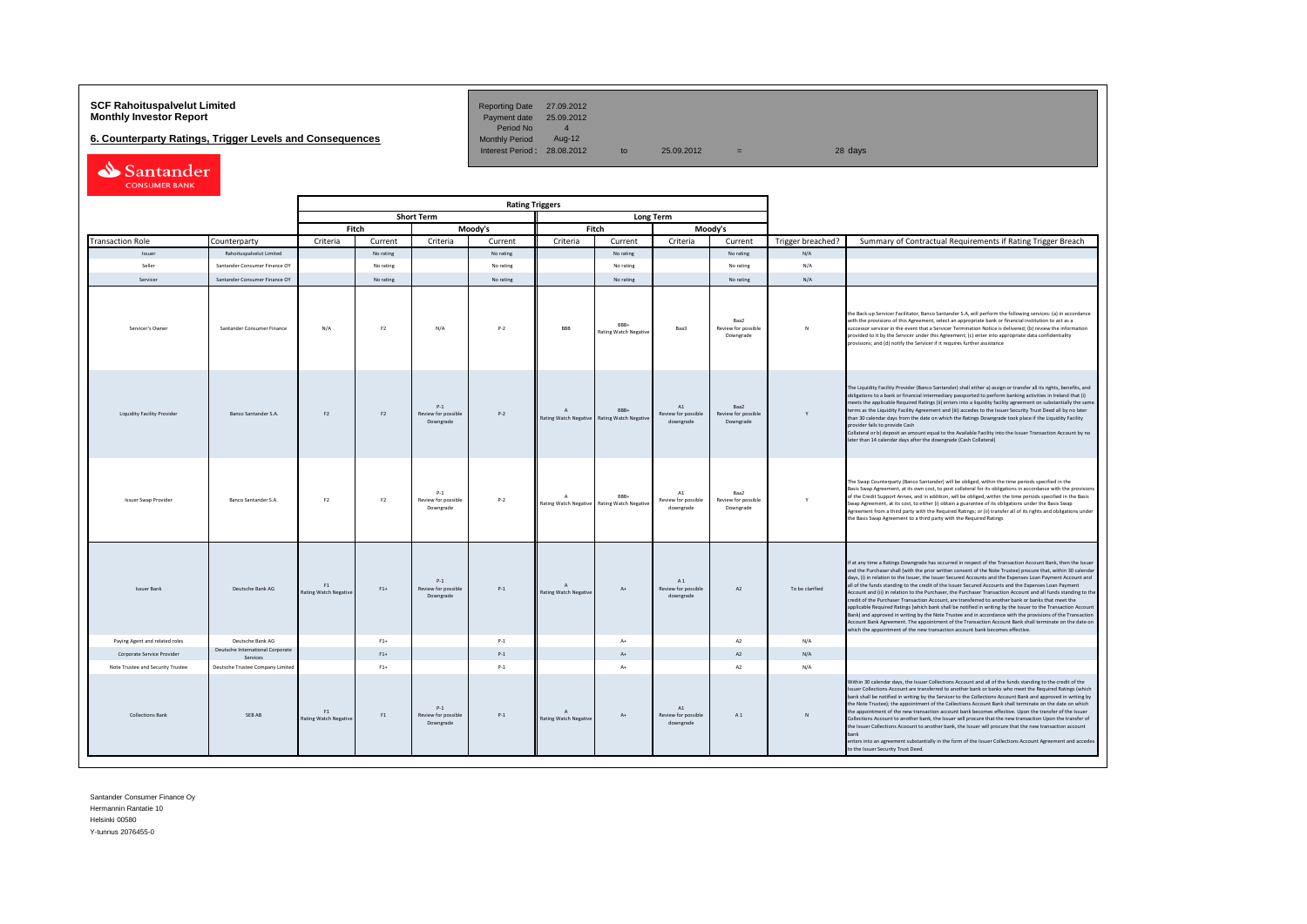| <b>SCF Rahoituspalvelut Limited</b><br><b>Monthly Investor Report</b><br>6.a Original Portfolio Principal Balance | <b>Reporting Date</b><br>Payment date<br>Period No<br><b>Monthly Period</b> |      | 27.09.2012<br>25.09.2012<br>aug. 12 |    |            |   |         |
|-------------------------------------------------------------------------------------------------------------------|-----------------------------------------------------------------------------|------|-------------------------------------|----|------------|---|---------|
|                                                                                                                   | <b>Interest Period</b>                                                      | from | 28.08.2012                          | to | 25.09.2012 | = | 28 days |
|                                                                                                                   |                                                                             |      |                                     |    |            |   |         |

Average outstanding principal balance: 10 679

|                  | <b>TOTAL</b>           |             |           |                         |         |                              |                     |  |  |  |  |  |
|------------------|------------------------|-------------|-----------|-------------------------|---------|------------------------------|---------------------|--|--|--|--|--|
|                  | <b>Min</b>             | <b>Max</b>  | <b>No</b> | <b>Original balance</b> | %       | <b>WA months to maturity</b> | <b>WA seasoning</b> |  |  |  |  |  |
|                  | $0,00 \in$             | 4 999,99€   | 10 5 69   | 34 014 267              | 7,1%    | 20,3                         | 20,2                |  |  |  |  |  |
|                  | 5 000,00 €             | 9 999,99€   | 14 962    | 111 330 743             | 23,1%   | 33,3                         | 16,0                |  |  |  |  |  |
|                  | 10 000,00€             | 14 999,99€  | 10 4 48   | 127 666 197             | 26,5%   | 40,0                         | 13,1                |  |  |  |  |  |
|                  | 15 000,00€             | 19 999,99€  | 4833      | 83 124 702              | 17,2%   | 44,2                         | 12,1                |  |  |  |  |  |
|                  | 20 000,00€             | 24 999,99€  | 2 0 8 0   | 46 047 406              | 9,6%    | 45,8                         | 10,7                |  |  |  |  |  |
| Original balance | 25 000,00€             | 29 999,99€  | 963       | 26 170 405              | 5,4%    | 46,3                         | 9,8                 |  |  |  |  |  |
|                  | 30 000,00 €            | 34 999,99 € | 493       | 15 863 298              | 3,3%    | 46,5                         | 9,7                 |  |  |  |  |  |
|                  | 35 000,00€             | 39 999,99€  | 271       | 10 073 680              | 2,1%    | 45,7                         | 10,4                |  |  |  |  |  |
|                  | 40 000,00€             | 44 999,99€  | 181       | 7 662 654               | 1,6%    | 45,4                         | 9,9                 |  |  |  |  |  |
|                  | 45 000,00€             | 49 999,99€  | 99        | 4 678 264               | 1,0%    | 45,7                         | 10,0                |  |  |  |  |  |
|                  | 50 000,00€             | 54 999,99€  | 78        | 4 0 5 6 5 1 8           | 0,8%    | 45,7                         | 9,0                 |  |  |  |  |  |
|                  | 55 000,00€             | 59 999,99 € | 51        | 2927246                 | 0,6%    | 45,7                         | 10,1                |  |  |  |  |  |
|                  | 60 000,00 $\epsilon$ + |             | 105       | 8 3 4 2 2 7 8           | 1,7%    | 44,8                         | 9,2                 |  |  |  |  |  |
|                  |                        |             |           |                         |         |                              |                     |  |  |  |  |  |
|                  | Total                  |             | 45 133    | 481 957 657             | 100,00% | 42,3                         | 11,56               |  |  |  |  |  |

Santander Consumer Finance Oy Hermannin Rantatie 10 Helsinki 00580 Y-tunnus 2076455-0

**CONSUMER BANK**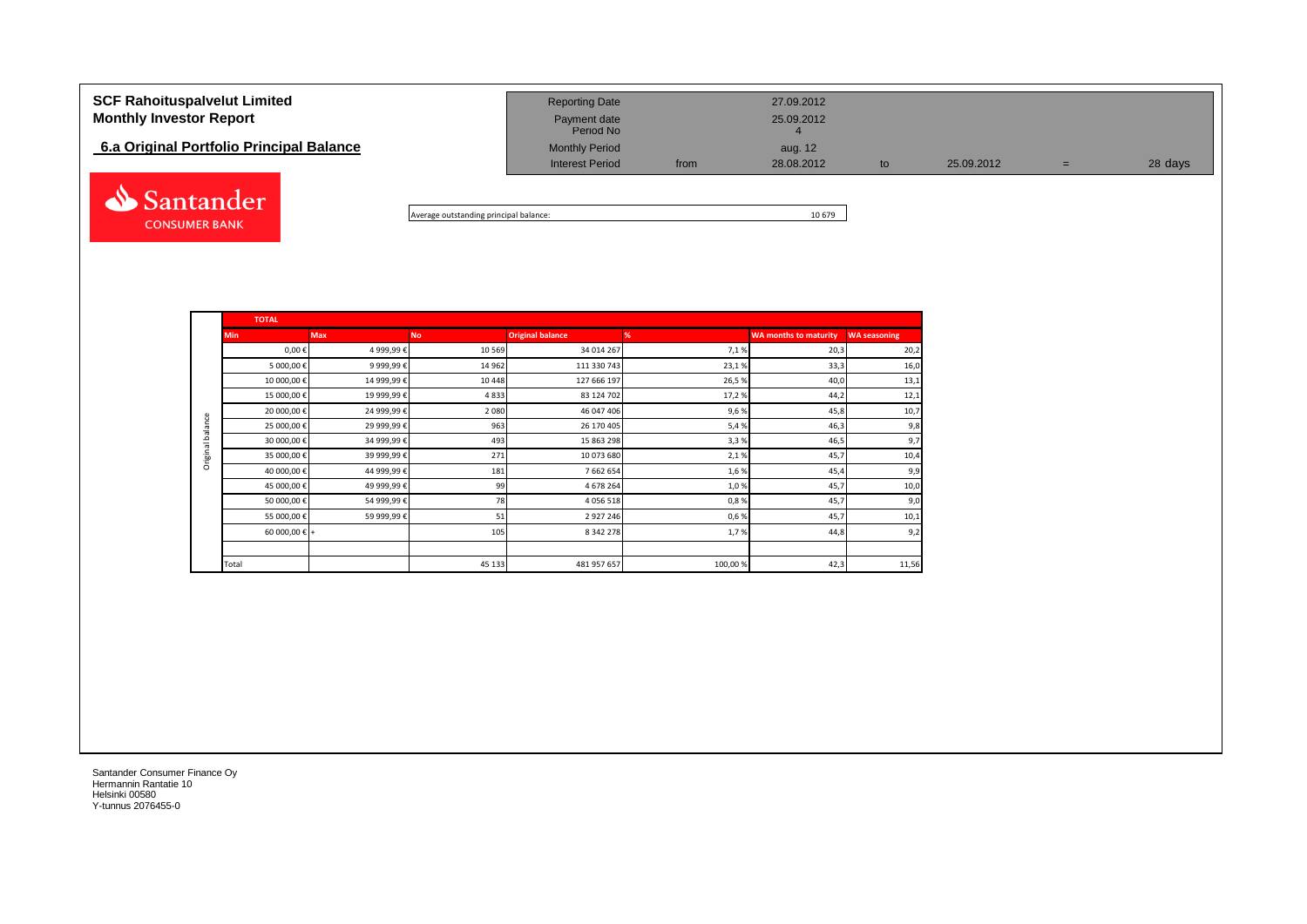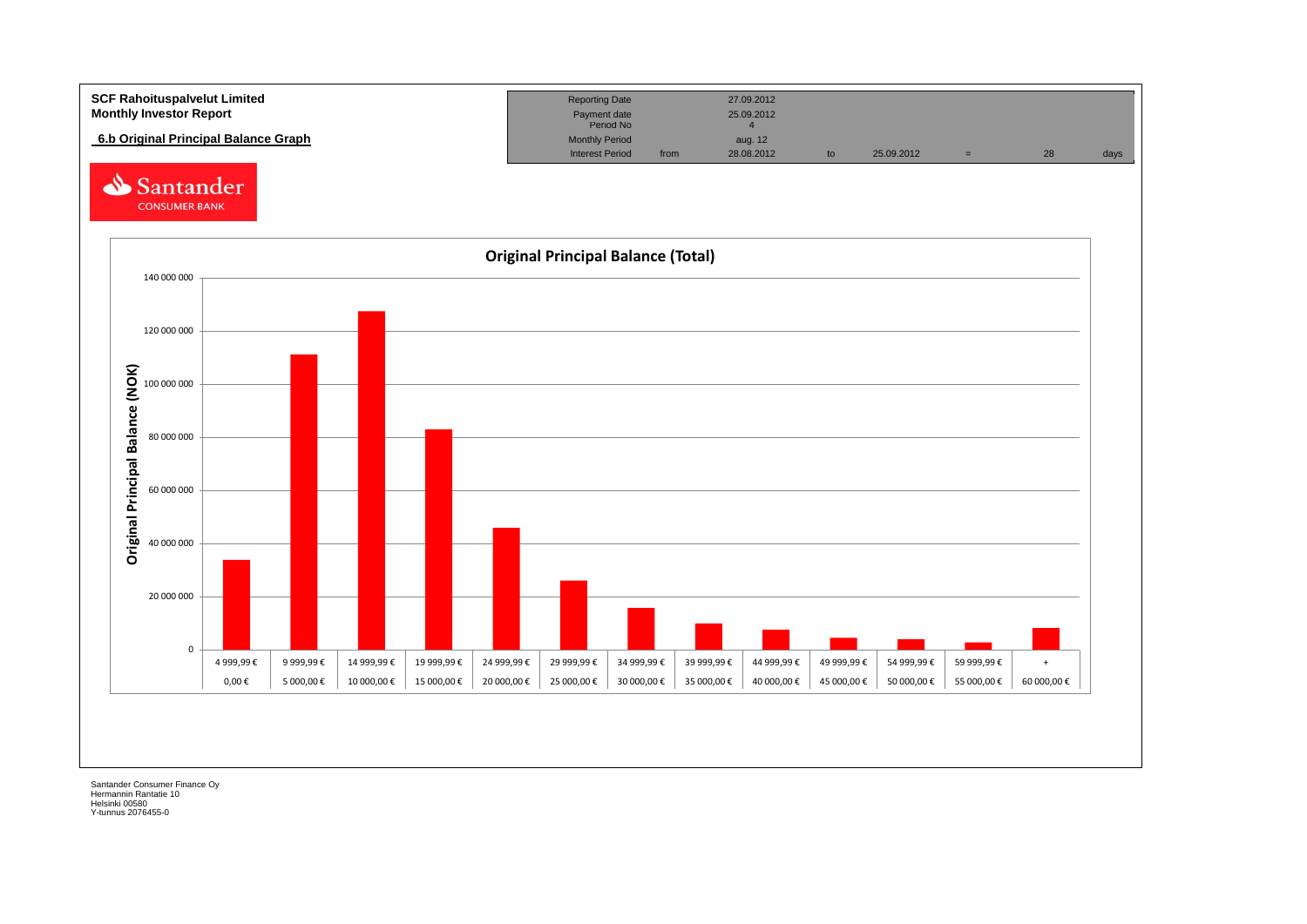# **7.a Outstanding Principal Balance**



| <b>SCF Rahoituspalvelut Limited</b><br><b>Monthly Investor Report</b> | <b>Reporting Date</b><br>Payment date |      | 27.09.2012<br>25.09.2012 |    |            |     |         |
|-----------------------------------------------------------------------|---------------------------------------|------|--------------------------|----|------------|-----|---------|
| 7.a Outstanding Principal Balance                                     | Period No<br><b>Monthly Period</b>    |      | aug. 12                  |    |            |     |         |
|                                                                       | <b>Interest Period</b>                | from | 28.08.2012               | to | 25.09.2012 | $=$ | 28 days |
|                                                                       |                                       |      |                          |    |            |     |         |

Average amount - all: 9 601

|                     |                        |            |           | <b>TOTAL</b> |                                                     |            |                          |                     |
|---------------------|------------------------|------------|-----------|--------------|-----------------------------------------------------|------------|--------------------------|---------------------|
|                     | <b>Min</b>             | <b>Max</b> | <b>No</b> |              | <b>Outstanding balance % of Outstanding balance</b> | % of loans | WA months to<br>maturity | <b>WA seasoning</b> |
|                     | $0,00 \in$             | 4 999,99€  | 11 30 3   | 32 940 029   | 8,70%                                               | 28,65%     | 18,3                     | 24,2                |
|                     | 5 000,00€              | 9 999,99€  | 13553     | 100 626 540  | 26,56%                                              | 34,35%     | 30,8                     | 19,9                |
|                     | 10 000,00€             | 14 999,99€ | 8036      | 97 640 667   | 25,78%                                              | 20,37%     | 37,1                     | 17,4                |
|                     | 15 000,00€             | 19 999,99€ | 3 5 6 3   | 60 908 665   | 16,08%                                              | 9,03%      | 40,8                     | 16,0                |
| Outstanding balance | 20 000,00€             | 24 999,99€ | 1451      | 32 066 280   | 8,47%                                               | 3,68%      | 42,1                     | 14,8                |
|                     | 25 000,00€             | 29 999,99€ | 682       | 18 499 423   | 4,88%                                               | 1,73%      | 42,2                     | 14,5                |
|                     | 30 000,00€             | 34 999,99€ | 336       | 10 838 678   | 2,86%                                               | 0,85%      | 43,0                     | 14,1                |
|                     | 35 000,00€             | 39 999,99€ | 194       | 7 239 259    | 1,91%                                               | 0,49%      | 41,5                     | 14,6                |
|                     | 40 000,00€             | 44 999,99€ | 126       | 5 325 409    | 1,41%                                               | 0,32%      | 41,9                     | 14,5                |
|                     | 45 000,00€             | 49 999,99€ | 67        | 3 175 388    | 0,84%                                               | 0,17%      | 41,3                     | 13,8                |
|                     | 50 000,00€             | 54 999,99€ | 47        | 2 451 309    | 0,65%                                               | 0,12%      | 42,4                     | 14,1                |
|                     | 55 000,00€             | 59 999,99€ | 28        | 1603116      | 0,42%                                               | 0,07%      | 41,5                     | 13,7                |
|                     | 60 000,00 $\epsilon$ + |            | 69        | 5 480 022    | 1,45%                                               | 0,17%      | 39,2                     | 14,4                |
|                     |                        |            |           |              |                                                     |            |                          |                     |
|                     | Total                  |            | 39 45 5   | 378 794 785  | 100,0%                                              | 100,0%     | 35,5                     | 17,8                |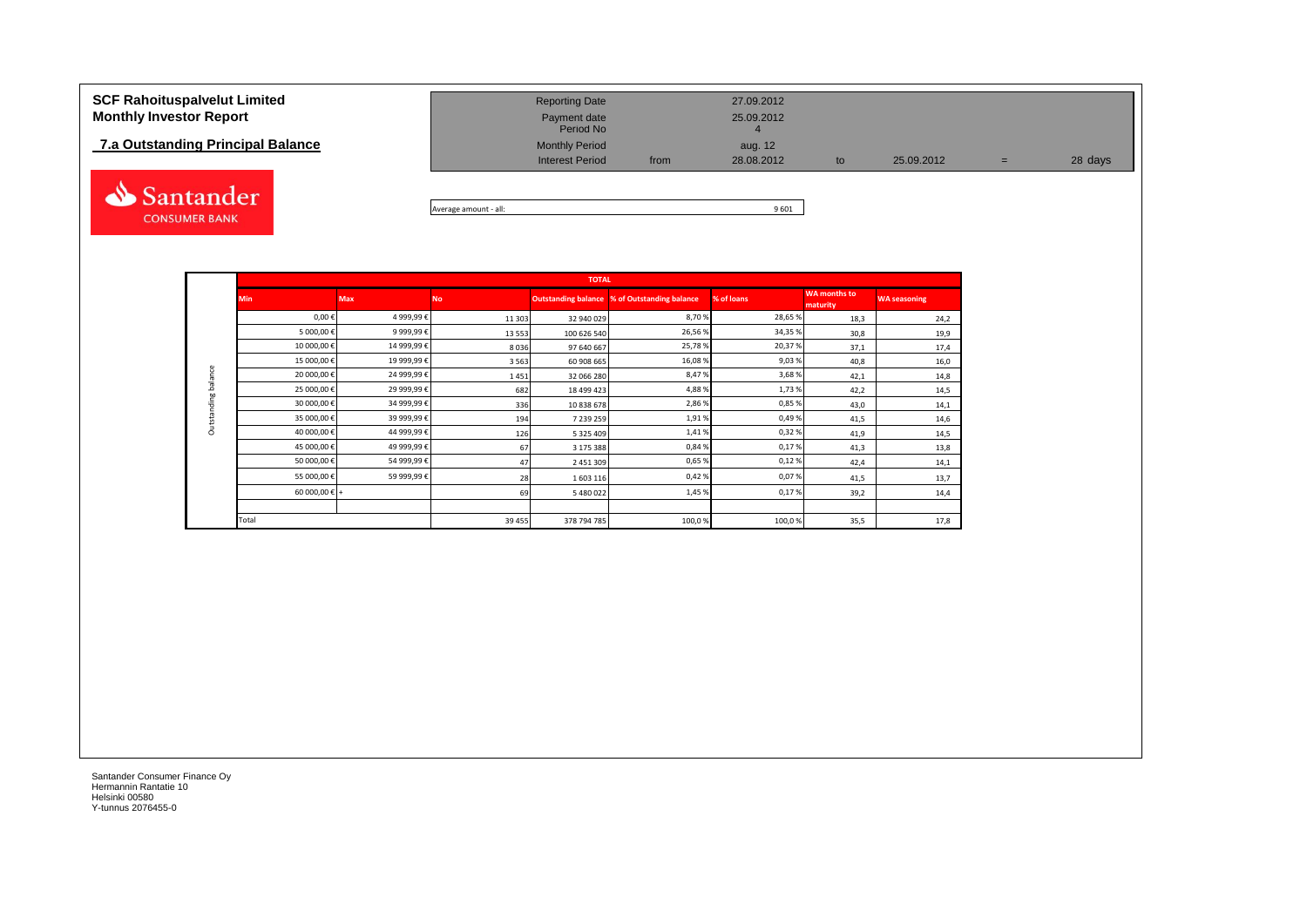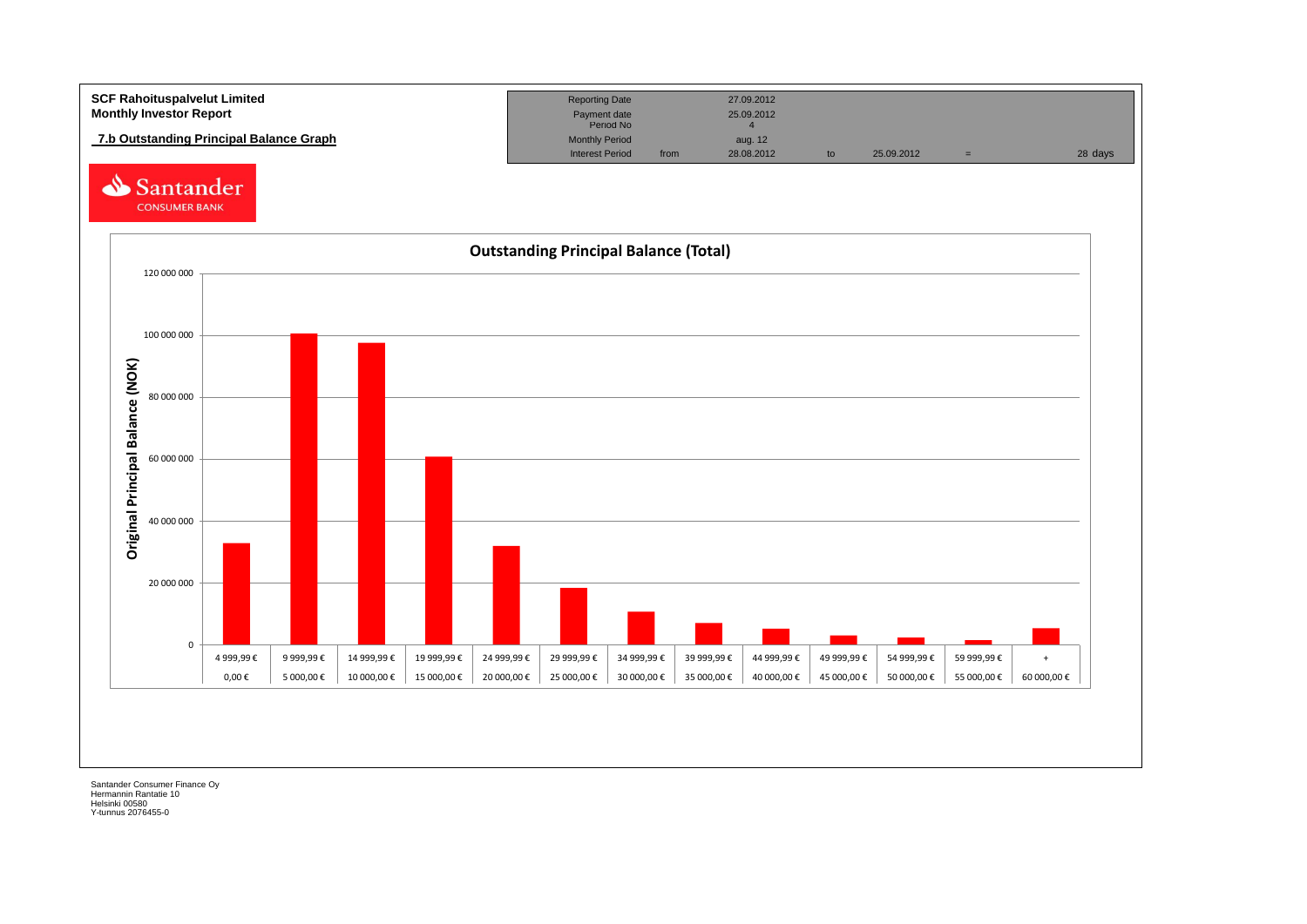### **SCF Rahoituspalvelut Limited Monthly Investor Report**

## **8.a Geographical Distribution**



| <b>Reporting Date</b>     |      | 27.09.2012 |            |   |         |
|---------------------------|------|------------|------------|---|---------|
| Payment date<br>Period No |      | 25.09.2012 |            |   |         |
| Monthly Period            |      | aug. 12    |            |   |         |
| <b>Interest Period</b>    | from | 28.08.2012 | 25.09.2012 | = | 30 days |

|       |                  |           |                            | <b>TOTAL</b>             |            |                              |                     |
|-------|------------------|-----------|----------------------------|--------------------------|------------|------------------------------|---------------------|
|       | <b>District</b>  | <b>No</b> | <b>Outstanding balance</b> | % of Outstanding balance | % of Loans | <b>WA months to maturity</b> | <b>WA seasoning</b> |
|       | Central Finland  | 4506      | 41 759 979                 | 11,02 %                  | 11,42%     | 35,6                         | 17,7                |
|       | Eastern Finland  | 1046      | 9 5 5 1 6 2 7              | 2,52%                    | 2,65 %     | 34,8                         | 18,1                |
|       | East Tavastia    | 2 4 8 5   | 23 438 853                 | 6,19%                    | 6,30%      | 35,9                         | 17,9                |
| utior | Greater Helsinki | 9 1 5 9   | 94 884 258                 | 25,05 %                  | 23,21%     | 35,4                         | 17,7                |
|       | Northern Finland | 2923      | 28 913 827                 | 7,63%                    | 7,41%      | 37,1                         | 16,8                |
|       | Northern Savonia | 1 2 8 1   | 10 810 224                 | 2,85 %                   | 3,25 %     | 34,7                         | 17,4                |
| 횸     | Ostrobothnia     | 2471      | 22 951 075                 | 6,06%                    | 6,26 %     | 33,8                         | 18,2                |
|       | South-Eastern Fi | 2 2 0 3   | 20 719 191                 | 5,47%                    | 5,58%      | 35,5                         | 17,7                |
|       | South-Western Fi | 4 2 5 9   | 40 035 584                 | 10,57%                   | 10,79%     | 35,5                         | 17,6                |
|       | Uusimaa          | 5 3 8 2   | 49 122 167                 | 12,97%                   | 13,64 %    | 35,3                         | 18,9                |
|       | Western Tavastia | 3740      | 36 608 000                 | 9,66%                    | 9,48%      | 35,7                         | 17,3                |
|       |                  |           |                            |                          |            |                              |                     |
|       | Total            | 39 45 5   | 378 794 785                | 100,0%                   | 100,00%    | 35,4                         | 17,7                |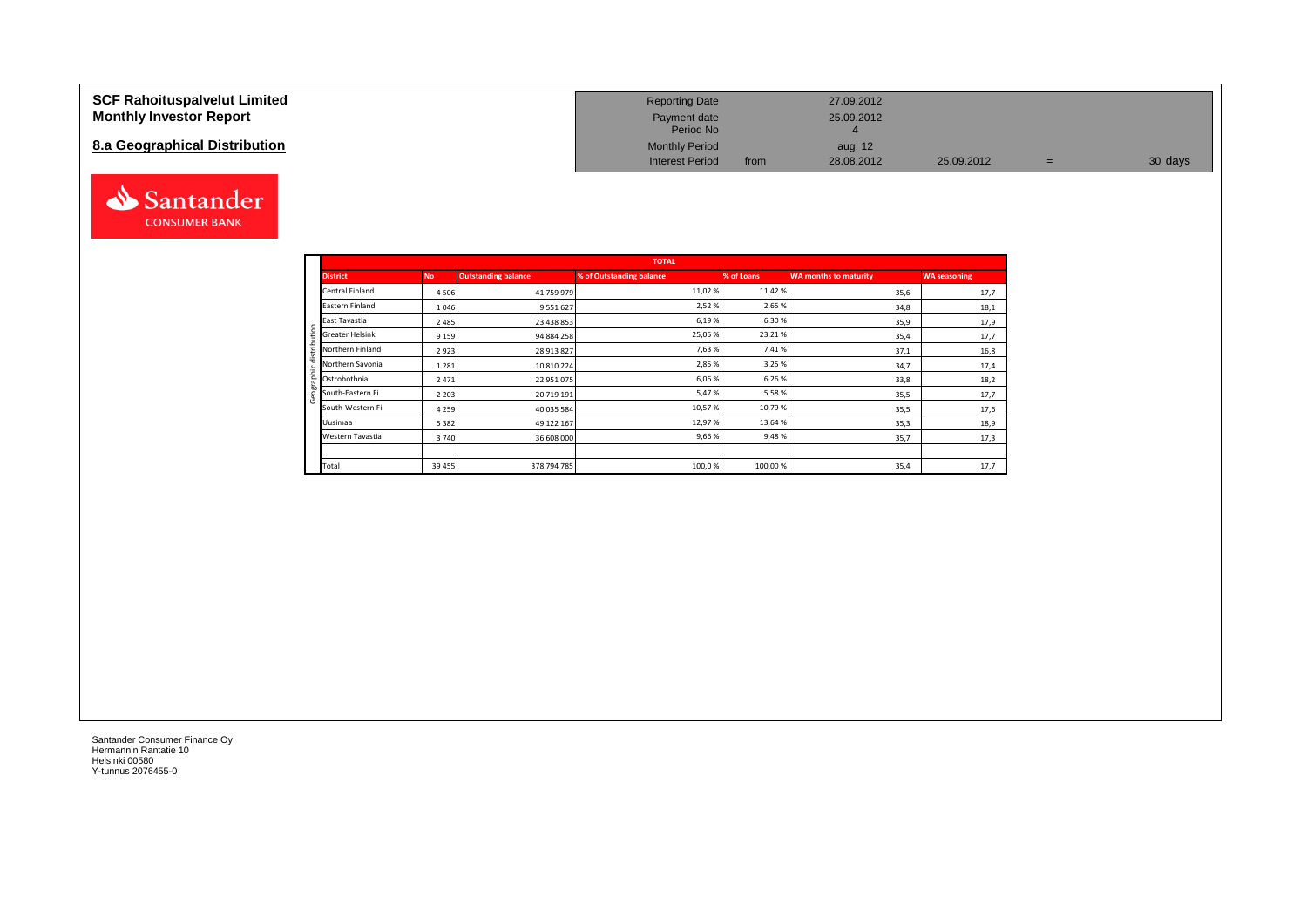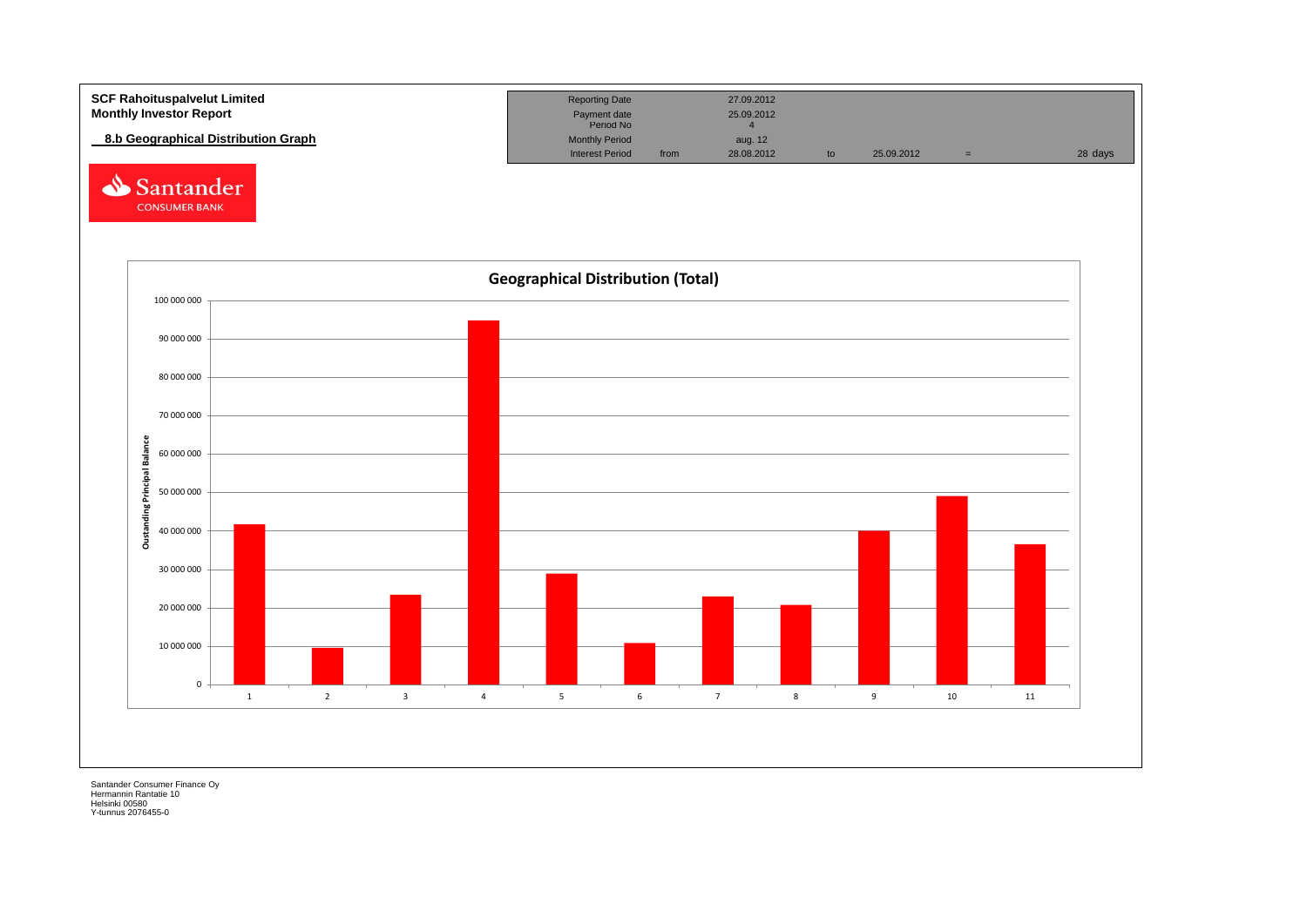### **9.a Interest Rate**



| SCF Rahoituspalvelut Limited   | <b>Reporting Date</b>     |      | 27.09.2012 |    |            |     |         |
|--------------------------------|---------------------------|------|------------|----|------------|-----|---------|
| <b>Monthly Investor Report</b> | Payment date<br>Period No |      | 25.09.2012 |    |            |     |         |
| 9.a Interest Rate              | <b>Monthly Period</b>     |      | aug. 12    |    |            |     |         |
|                                | <b>Interest Period</b>    | from | 28.08.2012 | to | 25.09.2012 | $=$ | 28 days |

|              |            |        |           | <b>TOTAL</b>               |                                          |                              |                     |
|--------------|------------|--------|-----------|----------------------------|------------------------------------------|------------------------------|---------------------|
|              | $Min (>=)$ | Max(<) | <b>No</b> | <b>Outstanding balance</b> | % of total<br><b>Outstanding balance</b> | <b>WA months to maturity</b> | <b>WA seasoning</b> |
|              |            | 1%     | 1 3 3 2   | 12 794 411                 | 3,38%                                    | 26,9                         | 11,2                |
|              | 1 %        | 2 %    | 3 1 4 0   | 24 928 222                 | 6,58%                                    | 30,0                         | 17,3                |
| distribution | 2%         | 4 %    | 7 2 2 3   | 76 340 583                 | 20,15 %                                  | 35,9                         | 17,6                |
|              | 4 %        | 6%     | 18874     | 196 793 127                | 51,95%                                   | 36,9                         | 17,8                |
| tr           | 6 %        | 8%     | 8830      | 67 605 688                 | 17,85 %                                  | 34,7                         | 19,3                |
|              | 8%         | 10 %   | 56        | 332754                     | 0,09%                                    | 33,8                         | 18,7                |
| Inter        | 10%        | 12%    |           |                            | 0,00%                                    |                              |                     |
|              | 12%        | 14 %   |           |                            | 0,00%                                    |                              |                     |
|              | 14 %       | 16 %   |           |                            | 0,00%                                    |                              |                     |
|              | 16 %       | 18%    |           |                            | 0,00%                                    |                              |                     |
|              |            |        |           |                            |                                          |                              |                     |
|              | Total      |        | 39 455    | 378 794 785                | 100,00 %                                 | 33,0                         | 17,0                |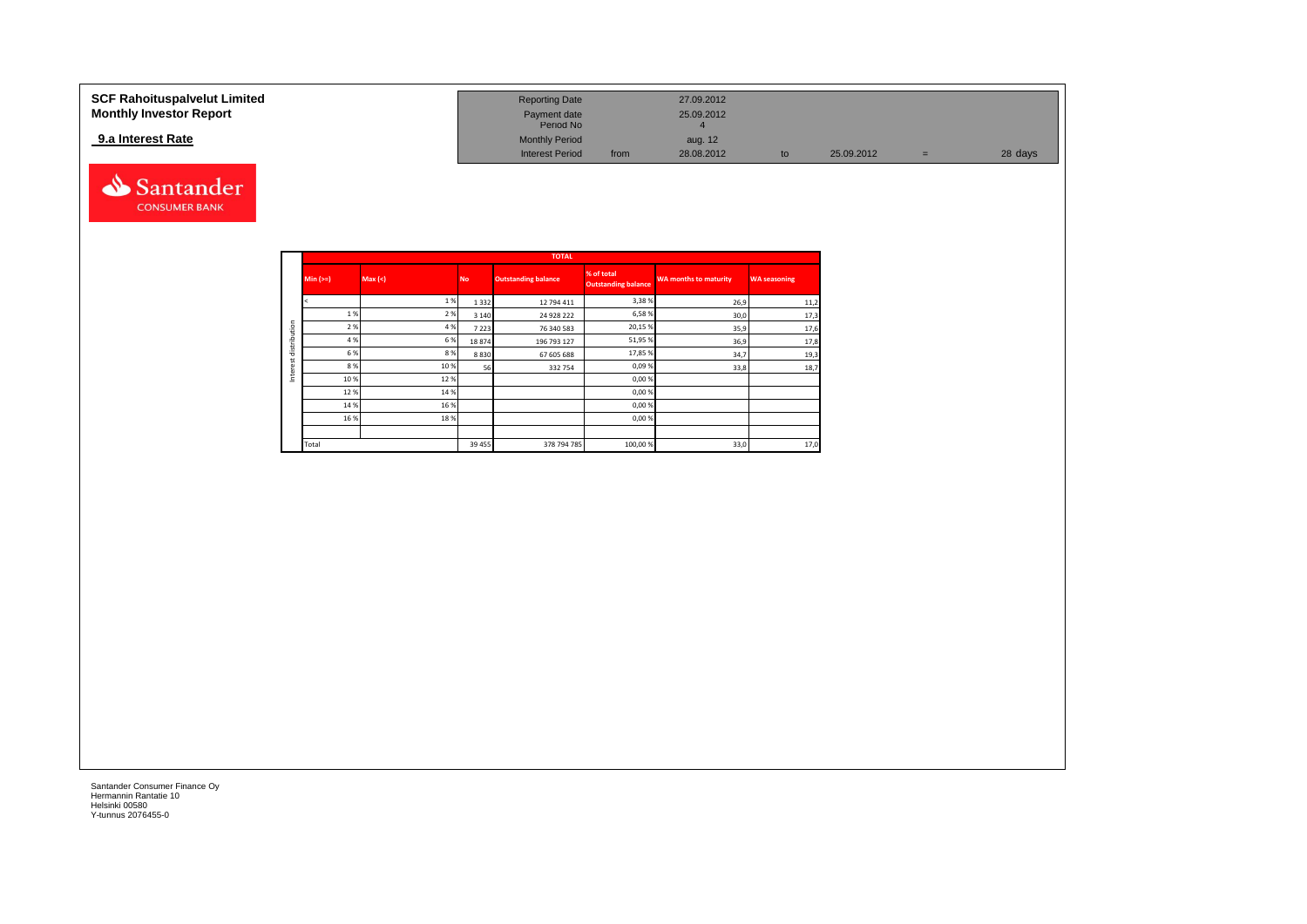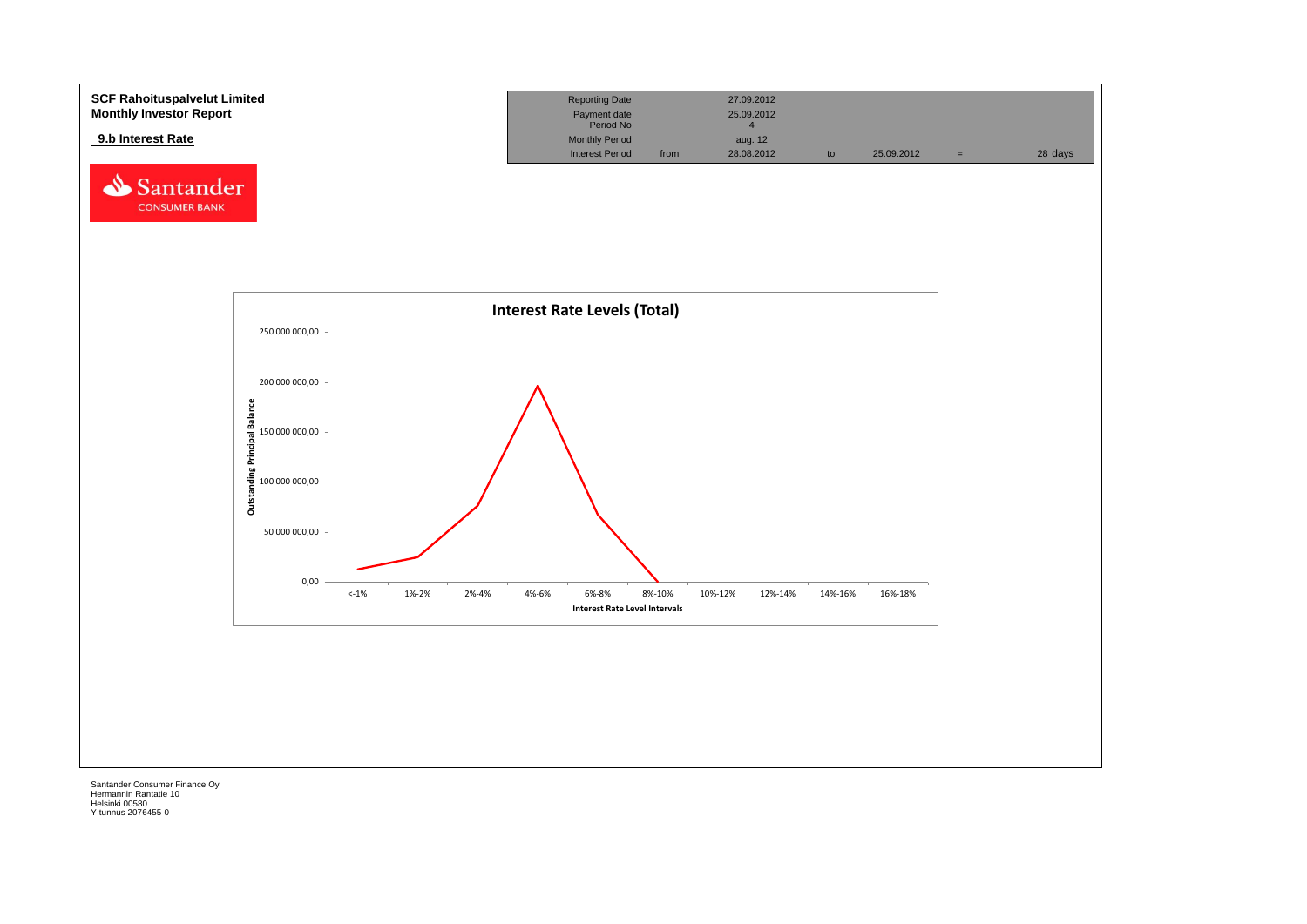| <b>SCF Rahoituspalvelut Limited</b><br><b>Monthly Investor Report</b> | <b>Reporting Date</b><br>Payment date<br>Period No |      | 27.09.2012<br>25.09.2012 |    |            |     |         |
|-----------------------------------------------------------------------|----------------------------------------------------|------|--------------------------|----|------------|-----|---------|
| 10.a Remaining Terms                                                  | <b>Monthly Period</b><br><b>Interest Period</b>    | from | aug. 12<br>28.08.2012    | to | 25.09.2012 | $=$ | 28 days |



|                     |            |            |           | <b>TOTAL</b>               |         |                              |                     |
|---------------------|------------|------------|-----------|----------------------------|---------|------------------------------|---------------------|
|                     | <b>Min</b> | <b>Max</b> | <b>No</b> | <b>Outstanding balance</b> | %       | <b>WA months to maturity</b> | <b>WA seasoning</b> |
|                     |            |            | 239       | 247 806                    | 0,07%   | 0,0                          | 44,3                |
|                     |            | 12         | 5739      | 18 273 948                 | 4,82%   | 8,4                          | 32,9                |
|                     | 13         | 24         | 8927      | 56 485 023                 | 14,91%  | 19,6                         | 24,5                |
|                     | 25         | 36         | 11 3 9 4  | 111 568 053                | 29,45%  | 30,8                         | 19,6                |
| maturity            | 37         | 48         | 9547      | 131 352 055                | 34,68%  | 42,8                         | 14,7                |
|                     | 49         | 60         | 3 6 0 9   | 60 867 900                 | 16,07%  | 51,5                         | 7,6                 |
| 5                   | 61         | 72         |           |                            | 0,00%   |                              |                     |
| Months <sup>-</sup> | 73         | 84         |           |                            | 0,00%   |                              |                     |
|                     | 85         | 96         |           |                            | 0,00%   |                              |                     |
|                     | 97         | 108        |           |                            | 0,00%   |                              |                     |
|                     | 109        | 120        |           |                            | 0,00%   |                              |                     |
|                     | 121 >      |            |           |                            | 0,00%   |                              |                     |
|                     |            |            |           |                            |         |                              |                     |
|                     | Total      |            | 39 45 5   | 378 794 785                | 100,00% | 30,6                         | 19,8                |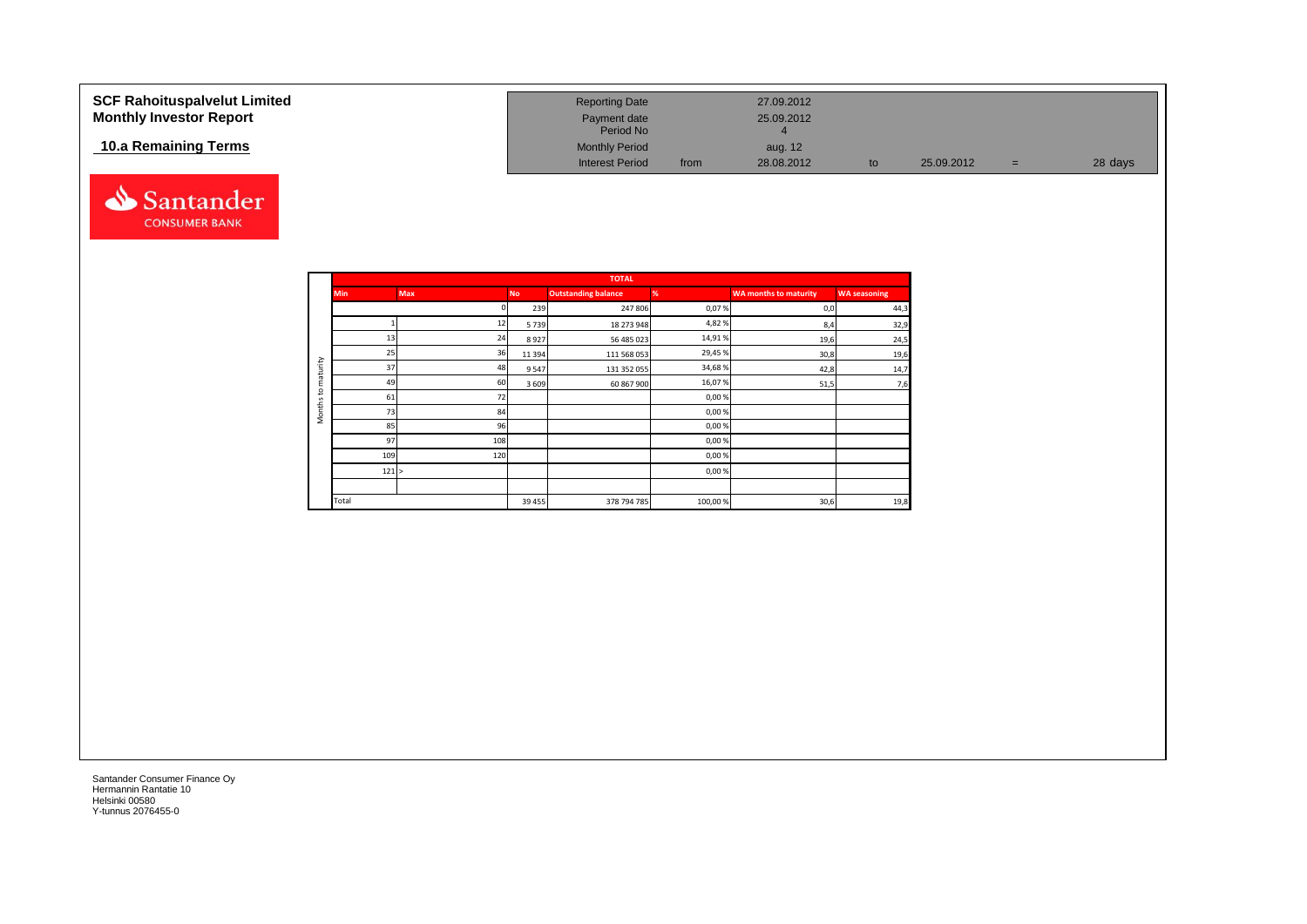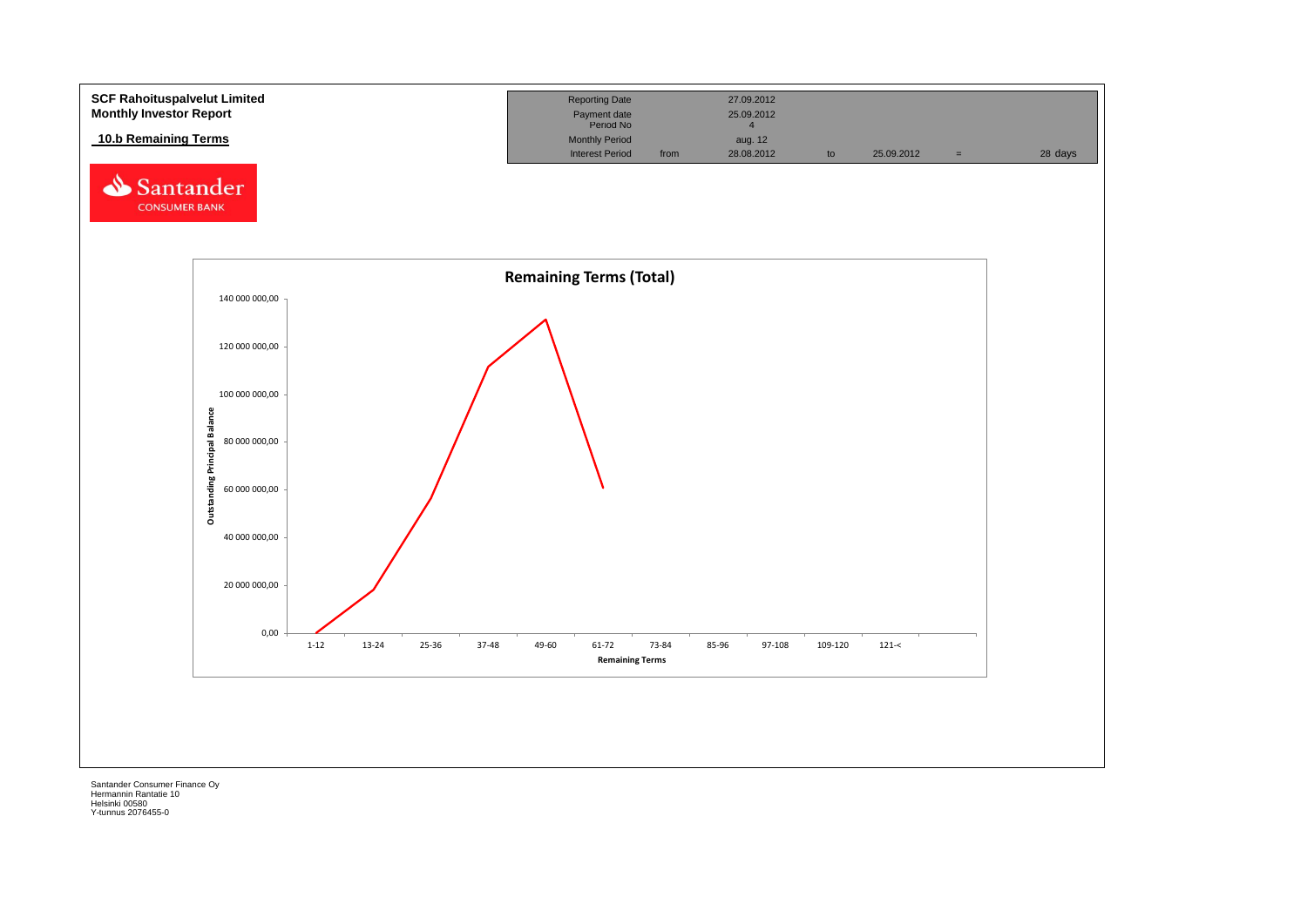| <b>SCF Rahoituspalvelut Limited</b><br><b>Monthly Investor Report</b> | <b>Reporting Date</b><br>Payment date<br>Period No |      | 27.09.2012<br>25.09.2012 |    |            |     |         |
|-----------------------------------------------------------------------|----------------------------------------------------|------|--------------------------|----|------------|-----|---------|
| 11.a Seasoning                                                        | <b>Monthly Period</b><br><b>Interest Period</b>    | from | aug. 12<br>28.08.2012    | to | 25.09.2012 | $=$ | 28 days |

|                        |            |            |           | <b>TOTAL</b>               |                                    |                       |                     |
|------------------------|------------|------------|-----------|----------------------------|------------------------------------|-----------------------|---------------------|
|                        | <b>Min</b> | <b>Max</b> | <b>No</b> | <b>Outstanding balance</b> | % of Outstanding<br><b>Balance</b> | WA months to maturity | <b>WA seasoning</b> |
|                        |            | 12         | 11 4 20   | 136 116 608                | 35,93%                             | 42,8                  | 9,0                 |
| $\breve{\sigma}$       | 13         | 24         | 16 213    | 161 291 108                | 42,58%                             | 35,4                  | 17,7                |
| $\circ$<br>≘           | 25         | 36         | 8062      | 60 884 083                 | 16,07%                             | 26,4                  | 29,0                |
| ⊆<br>$\mathbf{C}$<br>v | 37         | 48         | 2 7 3 4   | 15 717 116                 | 4,15 %                             | 16,4                  | 41,3                |
|                        | 49         | 60         | 1022      | 4778883                    | 1,26%                              | 9,0                   | 52,2                |
| C<br>Σ                 | 61         |            |           | 6987                       | 0,00%                              | 11,2                  | 61,0                |
|                        | 73         | 84         |           |                            |                                    |                       |                     |
|                        | 85         | 96         |           |                            |                                    |                       |                     |
|                        |            |            |           |                            |                                    |                       |                     |
|                        |            |            | 39 455    | 378 794 785                | 100 %                              | 23,5                  | 35,0                |

Santander **CONSUMER BANK**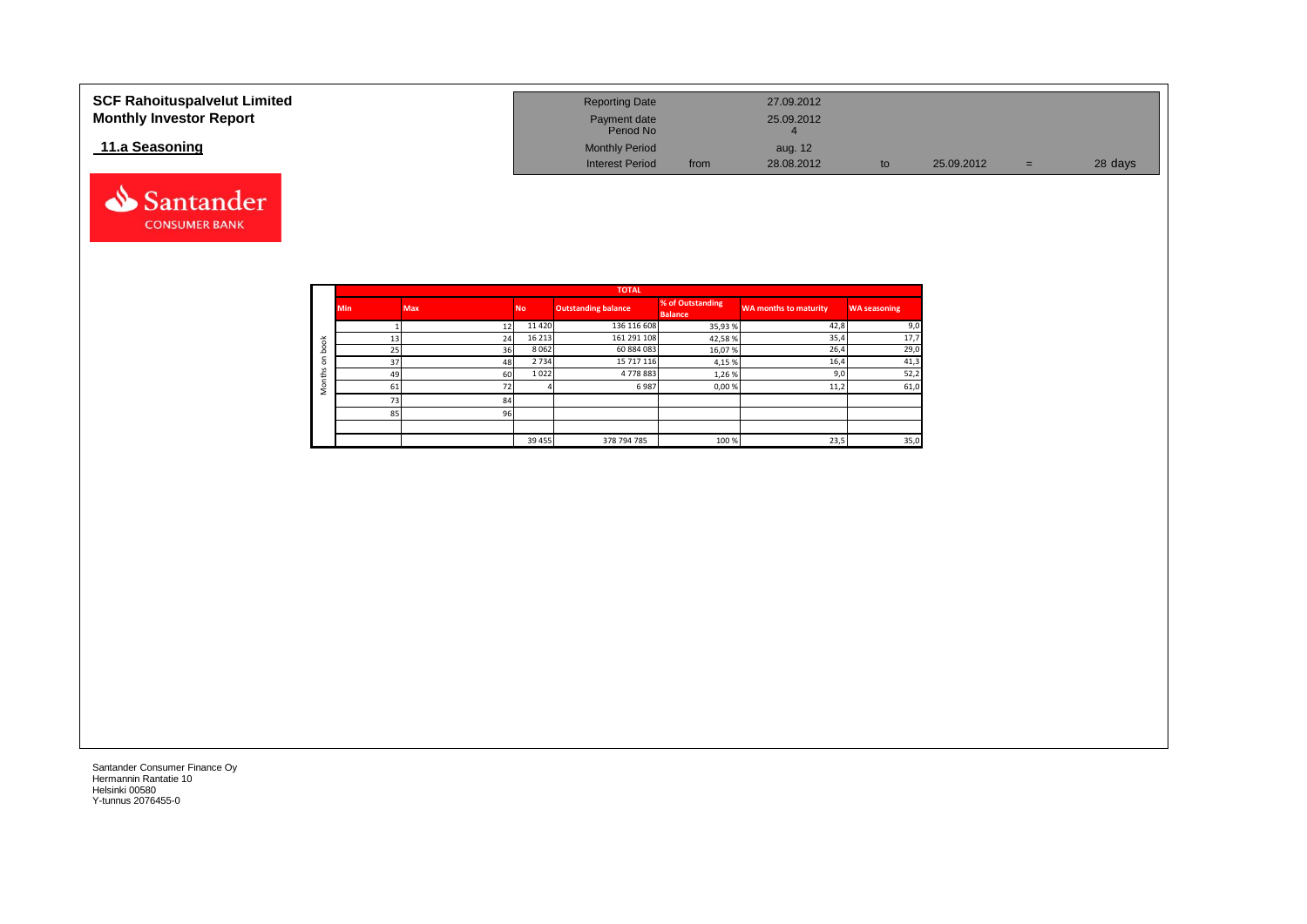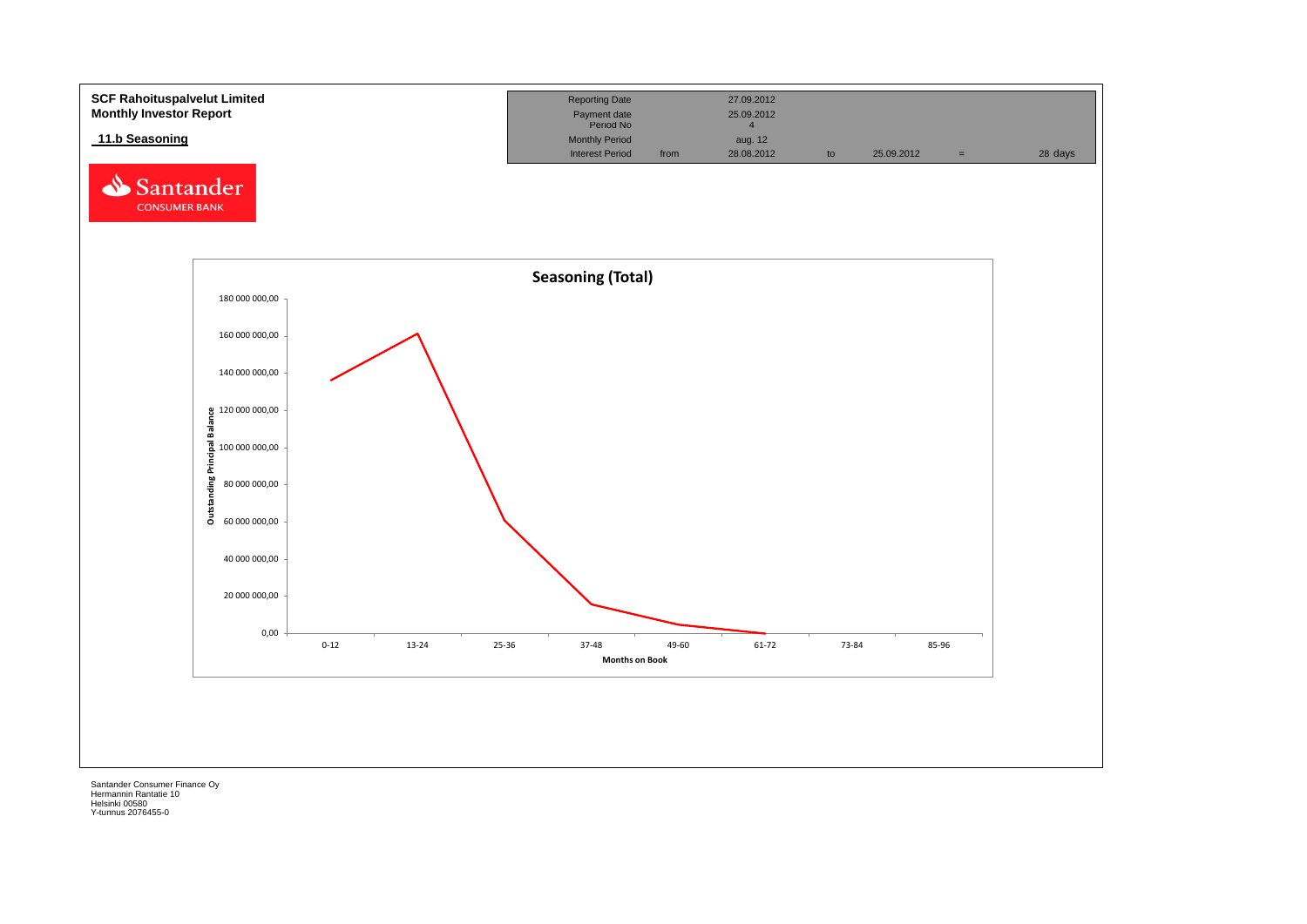| <b>SCF Rahoituspalvelut Limited</b><br><b>Monthly Investor Report</b> | <b>Reporting Date</b><br>Payment date |      | 27.09.2012<br>25.09.2012 |            |     |         |
|-----------------------------------------------------------------------|---------------------------------------|------|--------------------------|------------|-----|---------|
|                                                                       | Period No                             |      |                          |            |     |         |
| 13.a Balloon Ioans                                                    | <b>Monthly Period</b>                 |      | aug. 12                  |            |     |         |
|                                                                       | <b>Interest Period</b>                | from | 28.08.2012               | 25.09.2012 | $=$ | 28 days |

┑

|                   |        |            |           | <b>TOTAL</b>               |                                    |                       |                     |
|-------------------|--------|------------|-----------|----------------------------|------------------------------------|-----------------------|---------------------|
| ৯<br>∸.<br>S<br>∽ | ۰      | <b>Min</b> | <b>No</b> | <b>Outstanding balance</b> | % of Outstanding<br><b>Balance</b> | WA months to maturity | <b>WA seasoning</b> |
| ത<br>∘            |        | Standard   | 32 484    | 259 826 596                | 68.59%                             | 34,5                  | 17,3                |
| 은                 | o<br>۰ | Balloon    | 6971      | 118 968 189                | 31.41%                             | 37,6                  | 18,8                |
| ء<br>Σ            |        |            |           |                            |                                    |                       |                     |
|                   |        | Total      | 39 455    | 378 794 785                | 100 %                              | 36,1                  | 18,1                |

Santander Consumer Finance Oy Hermannin Rantatie 10 Helsinki 00580 Y-tunnus 2076455-0

Santander **CONSUMER BANK**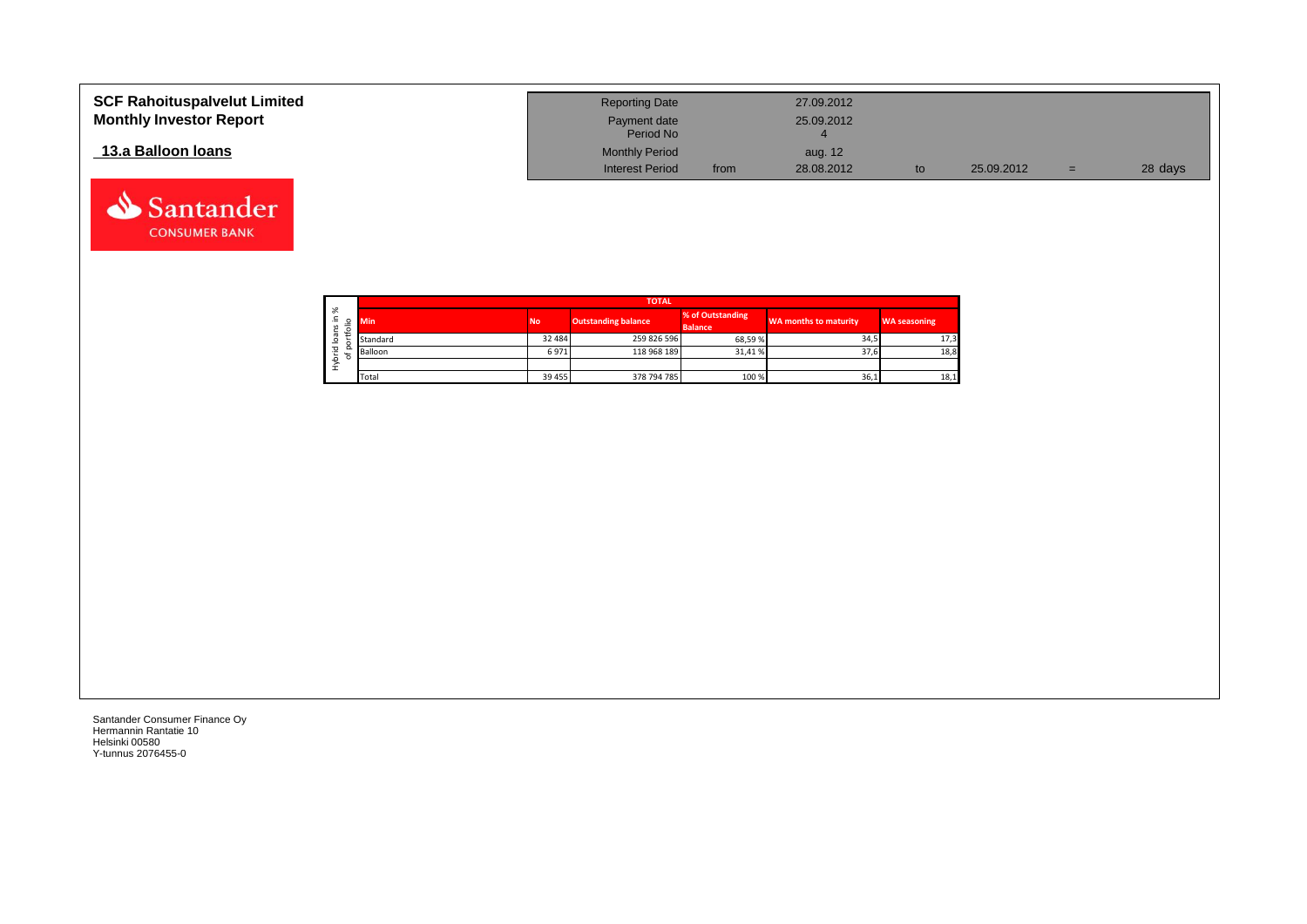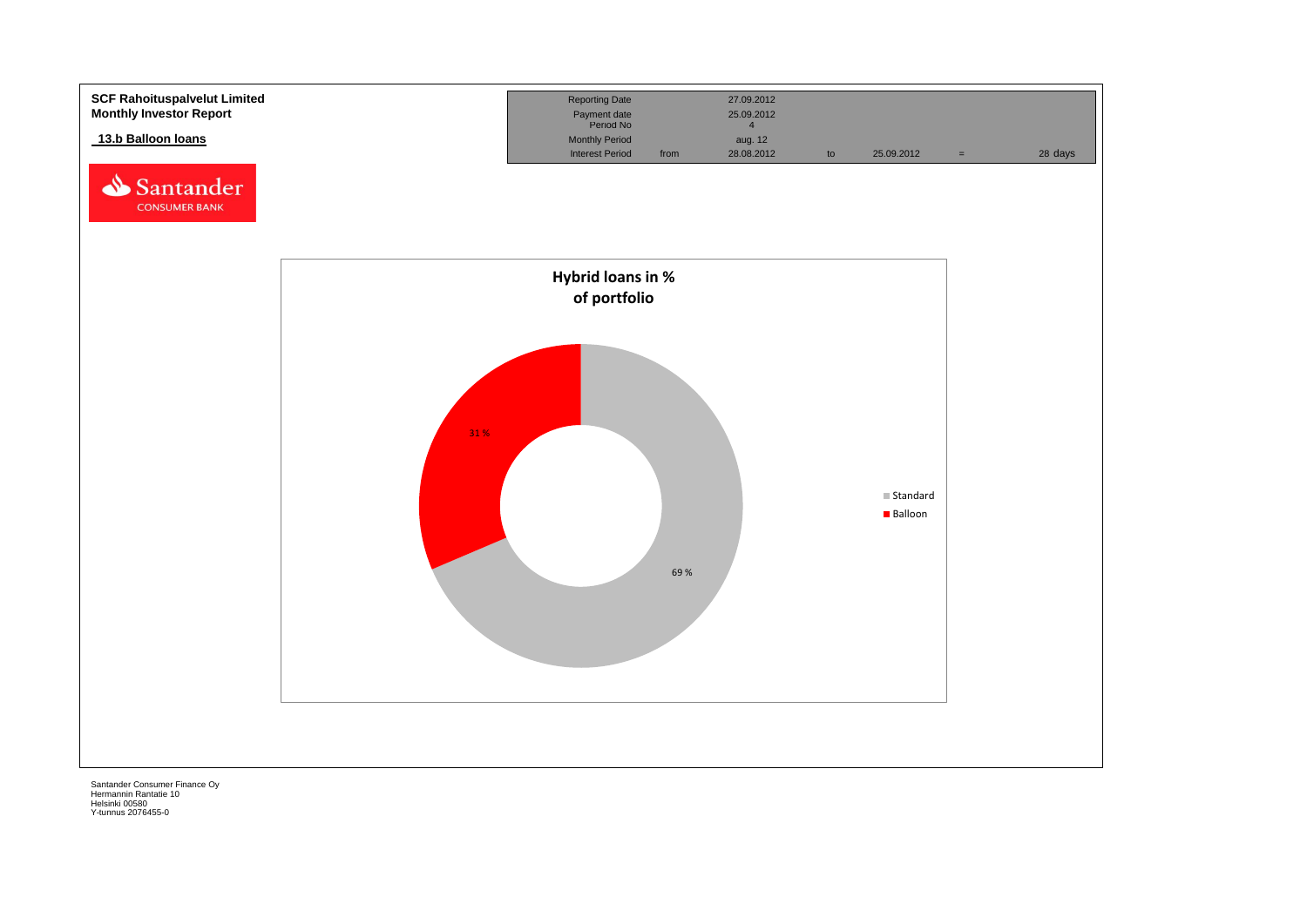| <b>SCF Rahoituspalvelut Limited</b> | <b>Reporting Date</b>     |      | 27.09.2012 |            |     |         |
|-------------------------------------|---------------------------|------|------------|------------|-----|---------|
| <b>Monthly Investor Report</b>      | Payment date<br>Period No |      | 25.09.2012 |            |     |         |
| 14.a # loans per borrower           | <b>Monthly Period</b>     |      | aug. 12    |            |     |         |
|                                     | <b>Interest Period</b>    | from | 28.08.2012 | 25.09.2012 | $=$ | 28 days |



|        |                              | <b>TOTAL</b>                   |                            |         |
|--------|------------------------------|--------------------------------|----------------------------|---------|
|        | <b>Total number of loans</b> | <b>Total number of debtors</b> | <b>Outstanding balance</b> | %       |
|        |                              | 38 707                         | 368 582 266                | 97,3%   |
|        |                              | 341                            | 9 0 9 8 0 6 7              | 2,4%    |
| rower  |                              | 14                             | 798 421                    | 0,2%    |
| bor    |                              |                                | 81 673                     | 0,0%    |
| per    |                              |                                | 115 227                    | 0,0%    |
|        |                              |                                | 17 207                     | 0,0%    |
| #loans |                              |                                | 101 924                    | 0,0%    |
|        |                              |                                |                            |         |
|        |                              |                                |                            |         |
|        |                              |                                |                            |         |
|        | Total                        | 39 066                         | 378 794 785                | 100,00% |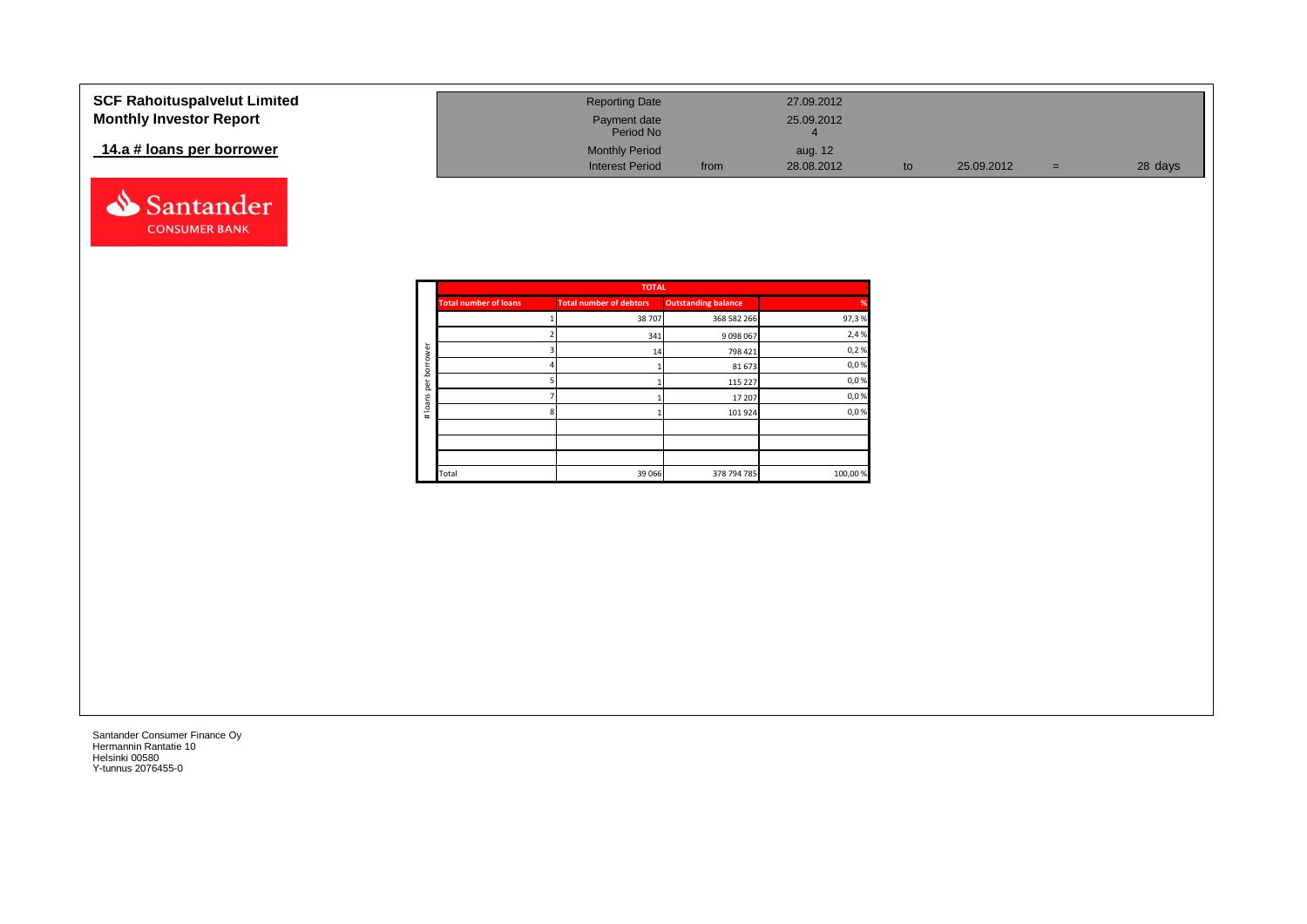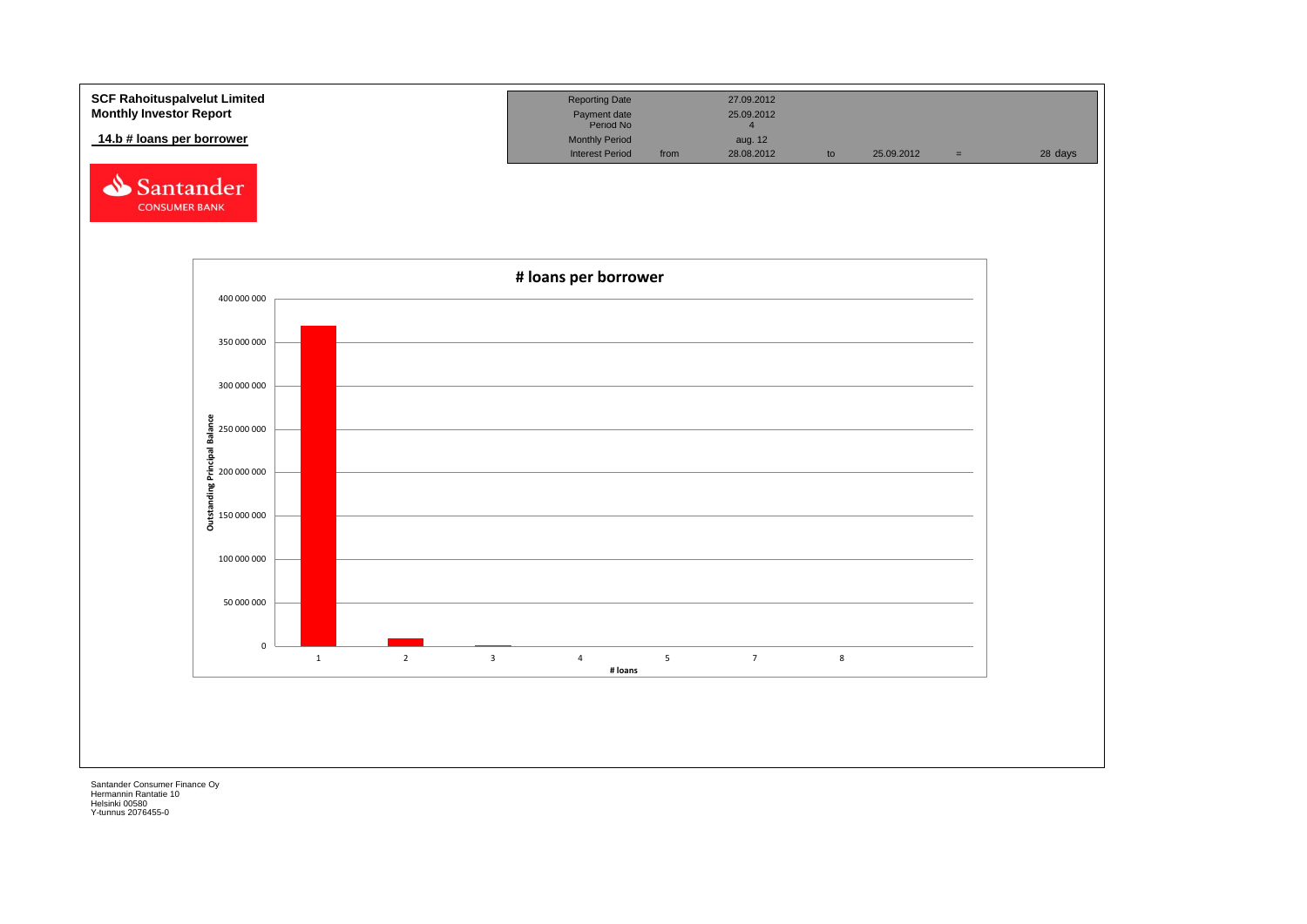| <b>SCF Rahoituspalvelut Limited</b> | <b>Reporting Date</b>     |      | 27.09.2012 |            |     |         |
|-------------------------------------|---------------------------|------|------------|------------|-----|---------|
| <b>Monthly Investor Report</b>      | Payment date<br>Period No |      | 25.09.2012 |            |     |         |
| 15.a Amortization Profile           | <b>Monthly Period</b>     |      | aug. 12    |            |     |         |
|                                     | <b>Interest Period</b>    | from | 28.08.2012 | 25.09.2012 | $=$ | 28 days |



| <b>TOTAL</b>  |                        |                        |                     |                 |        |            |
|---------------|------------------------|------------------------|---------------------|-----------------|--------|------------|
| <b>Period</b> | <b>Opening Balance</b> | <b>Closing Balance</b> | <b>Amortization</b> | <b>Interest</b> | Yield  | Percentage |
|               |                        |                        |                     |                 |        |            |
|               | 378 794 844            | 367 221 403            | 11 573 441          | 1 572 155       | 4,98%  | 96,94%     |
|               | 367 221 403            | 355 933 859            | 11 287 544          | 1 5 2 4 0 9 7   | 4,98%  | 93,96%     |
|               | 355 933 859            | 344 906 113            | 11 027 746          | 1 477 458       | 4,98%  | 91,05%     |
|               | 344 906 113            | 333 828 038            | 11 078 075          | 1 4 3 2 1 3 3   | 4,98%  | 88,13%     |
|               | 333 828 038            | 322 815 645            | 11 012 393          | 1 386 573       | 4,98%  | 85,22%     |
|               | 322 815 645            | 311 792 568            | 11 023 077          | 1 341 238       | 4,99%  | 82,31%     |
|               | 311 792 568            | 300 888 500            | 10 904 068          | 1 295 797       | 4,99%  | 79,43%     |
|               | 300 888 500            | 290 141 452            | 10 747 048          | 1 251 006       | 4,99%  | 76,60%     |
|               | 290 141 452            | 279 386 596            | 10 754 856          | 1 206 911       | 4,99%  | 73,76%     |
| 10            | 279 386 596            | 268 771 690            | 10 614 906          | 1 1 6 2 5 7 4   | 4,99%  | 70,95%     |
| 11            | 268 771 690            | 258 540 989            | 10 230 700          | 1 1 1 8 9 0 2   | 5,00 % | 68,25%     |
| 12            | 258 540 989            | 248 297 527            | 10 243 462          | 1076976         | 5,00 % | 65,55%     |
| 13            | 248 297 527            | 238 326 934            | 9970593             | 1034809         | 5,00 % | 62,92%     |
| 14            | 238 326 934            | 228 517 442            | 9 809 492           | 993 865         | 5,00 % | 60,33%     |
| 15            | 228 517 442            | 218 880 846            | 9 636 596           | 953 751         | 5,01%  | 57,78%     |
| 16            | 218 880 846            | 209 228 757            | 9652090             | 914 561         | 5,01%  | 55,24%     |
| 17            | 209 228 757            | 199 591 291            | 9637466             | 875 577         | 5,02%  | 52,69%     |
| 18            | 199 591 291            | 190 350 983            | 9 240 308           | 836 998         | 5,03 % | 50,25%     |
| 19            | 190 350 983            | 181 028 389            | 9 3 2 2 5 9 4       | 799 955         | 5,04 % | 47,79%     |
| 20            | 181 028 389            | 171 920 518            | 9 107 871           | 762 770         | 5,06 % | 45,39%     |
|               |                        |                        |                     |                 |        |            |
|               |                        |                        |                     |                 |        |            |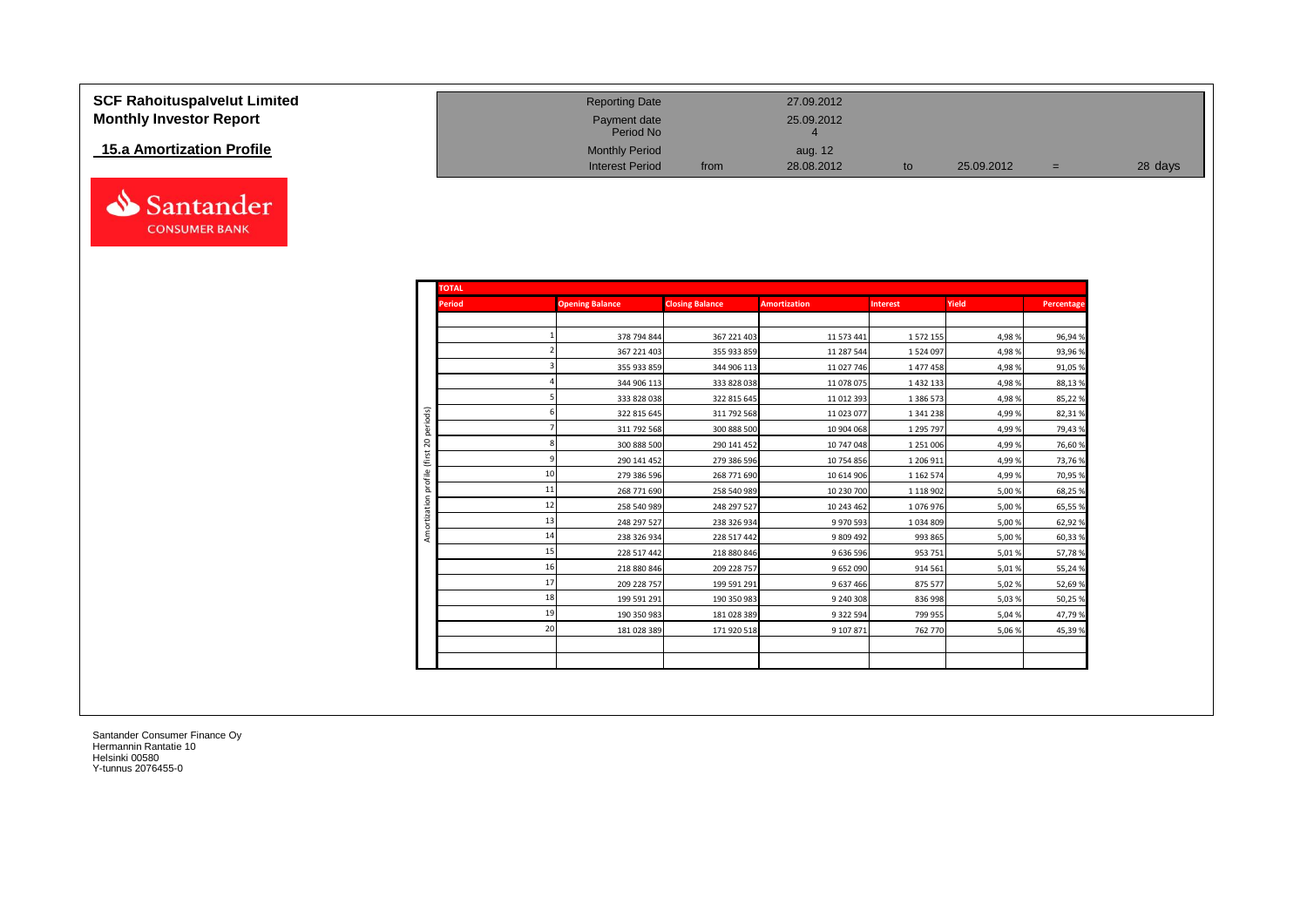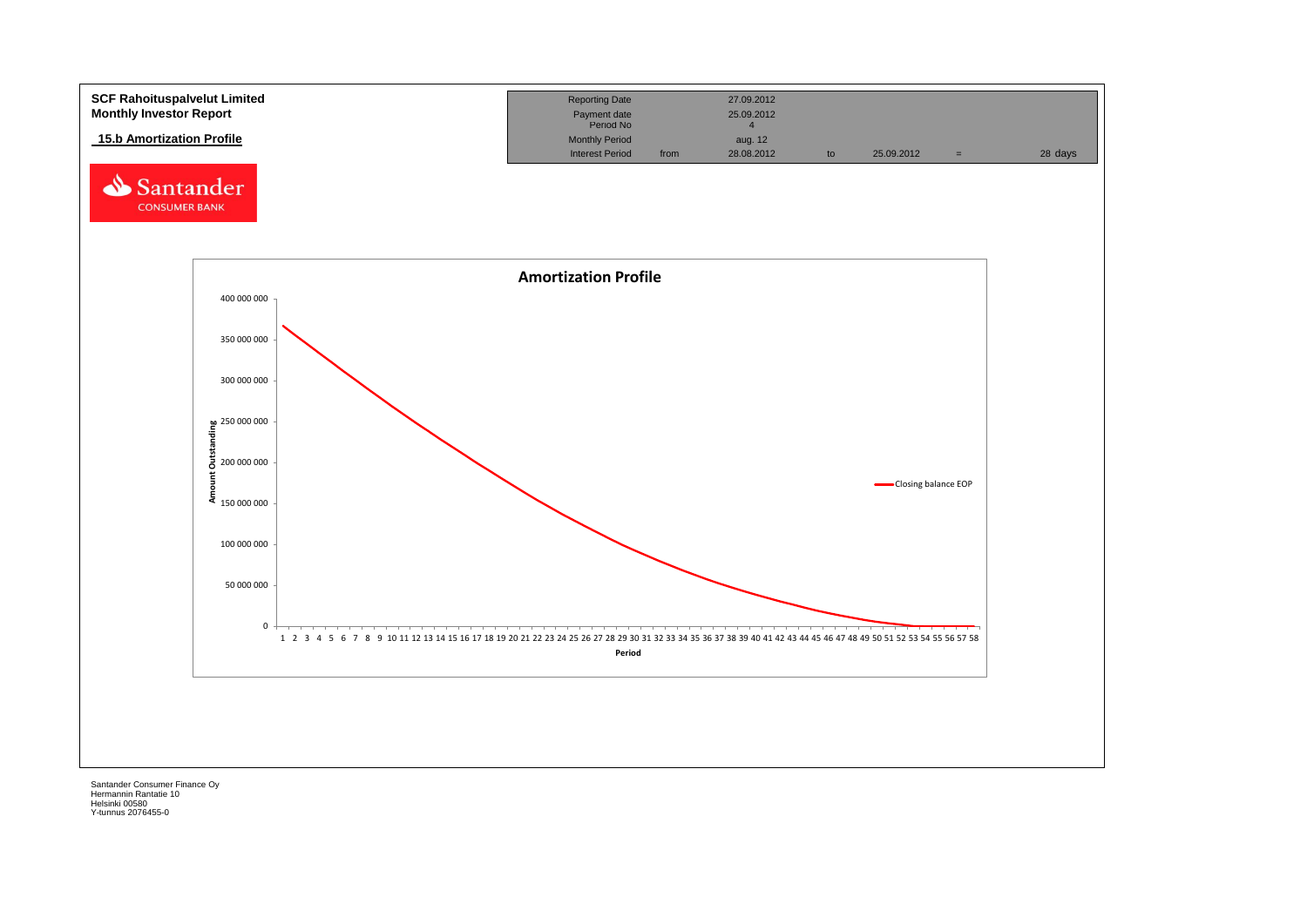| <b>SCF Rahoituspalvelut Limited</b><br><b>Monthly Investor Report</b> |                |                               |                    |            | <b>Reporting Date</b><br>Payment date<br>Period No |                        | 27.09.2012<br>25.09.2012<br>$\overline{4}$ |    |            |          |         |
|-----------------------------------------------------------------------|----------------|-------------------------------|--------------------|------------|----------------------------------------------------|------------------------|--------------------------------------------|----|------------|----------|---------|
| 16.a Payment Holidays                                                 |                |                               |                    |            | <b>Monthly Period</b><br><b>Interest Period</b>    | from                   | aug. 12<br>28.08.2012                      | to | 25.09.2012 | $\equiv$ | 28 days |
| Santander<br><b>CONSUMER BANK</b>                                     |                |                               |                    |            |                                                    |                        |                                            |    |            |          |         |
|                                                                       |                |                               |                    |            |                                                    |                        |                                            |    |            |          |         |
|                                                                       |                | <b>TOTAL</b><br><b>Period</b> |                    |            | No of cont Number of periods granted               | <b>Sum of Payments</b> |                                            |    |            |          |         |
|                                                                       |                |                               | 201 205            | 181        | 248                                                | 2 124 992              |                                            |    |            |          |         |
|                                                                       |                |                               | 201 206<br>201 207 | 154<br>157 | 227<br>230                                         | 1 603 234<br>2021937   |                                            |    |            |          |         |
|                                                                       |                |                               | 201 208            | 131        | 175                                                | 1 5 2 5 9 9 9 9        |                                            |    |            |          |         |
|                                                                       |                |                               |                    |            |                                                    |                        |                                            |    |            |          |         |
|                                                                       |                |                               |                    |            |                                                    |                        |                                            |    |            |          |         |
|                                                                       |                |                               |                    |            |                                                    |                        |                                            |    |            |          |         |
|                                                                       | Paymet Holiday |                               |                    |            |                                                    |                        |                                            |    |            |          |         |
|                                                                       |                |                               |                    |            |                                                    |                        |                                            |    |            |          |         |
|                                                                       |                |                               |                    |            |                                                    |                        |                                            |    |            |          |         |
|                                                                       |                |                               |                    |            |                                                    |                        |                                            |    |            |          |         |
|                                                                       |                |                               |                    |            |                                                    |                        |                                            |    |            |          |         |
|                                                                       |                |                               |                    |            |                                                    |                        |                                            |    |            |          |         |
|                                                                       |                |                               |                    |            |                                                    |                        |                                            |    |            |          |         |
|                                                                       |                |                               |                    |            |                                                    |                        |                                            |    |            |          |         |
|                                                                       |                | Total                         |                    | 623        | 880                                                | 7 276 162              |                                            |    |            |          |         |
|                                                                       |                |                               |                    |            |                                                    |                        |                                            |    |            |          |         |
|                                                                       |                |                               |                    |            |                                                    |                        |                                            |    |            |          |         |
|                                                                       |                |                               |                    |            |                                                    |                        |                                            |    |            |          |         |
|                                                                       |                |                               |                    |            |                                                    |                        |                                            |    |            |          |         |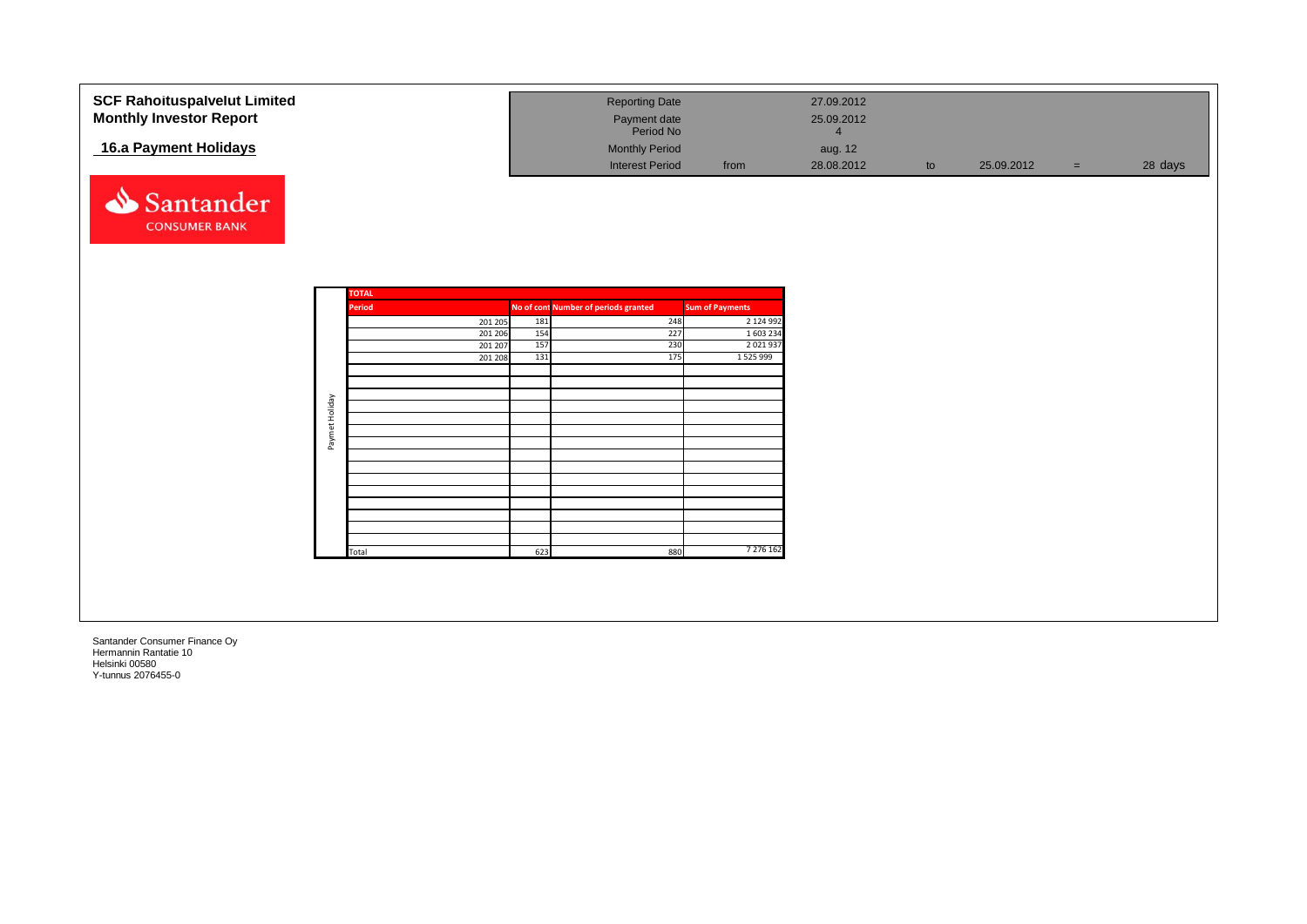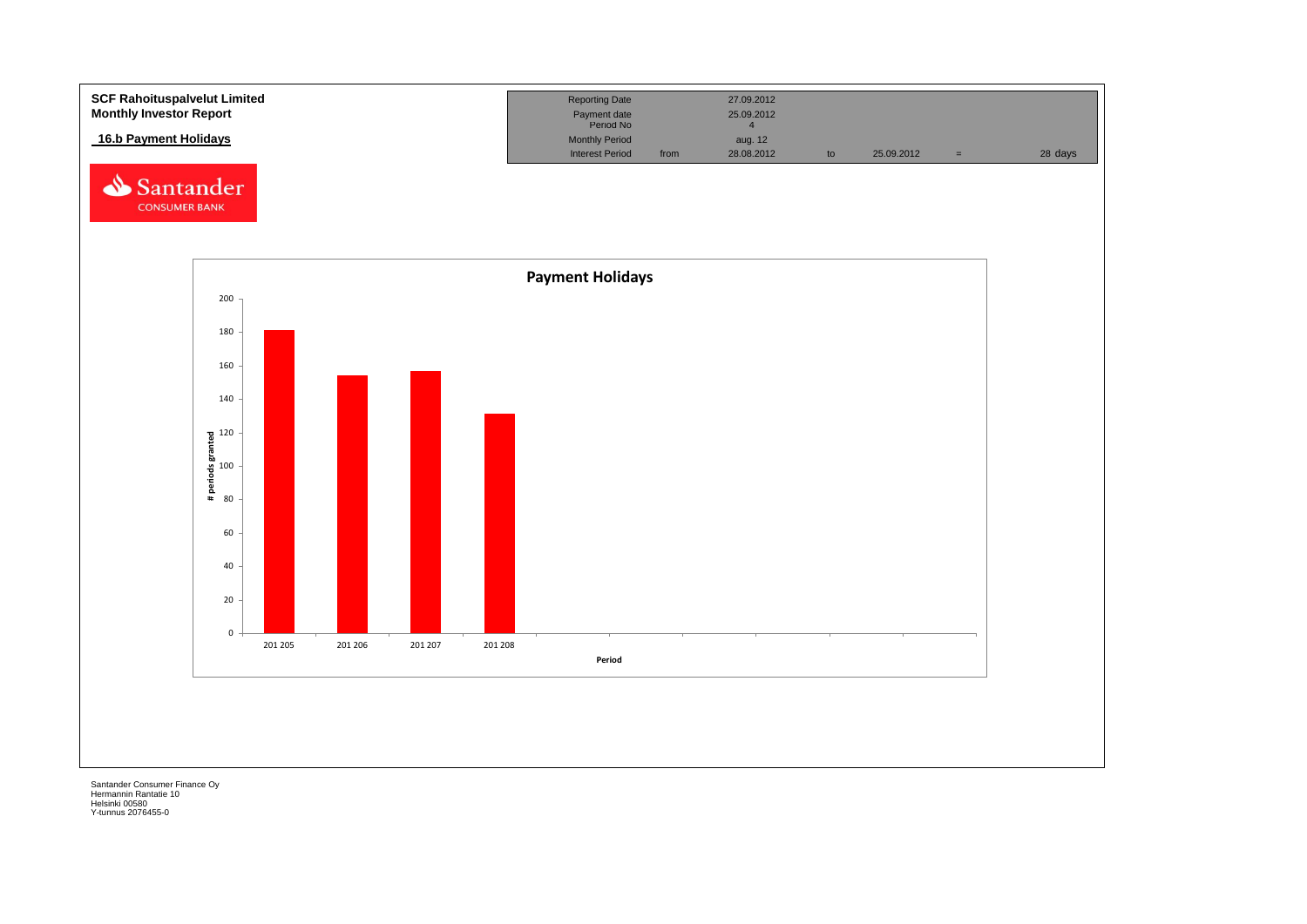| 17.a Restructured Loans<br><b>Monthly Period</b><br>aug. 12<br><b>Interest Period</b><br>28 days<br>28.08.2012<br>25.09.2012<br>from<br>to<br>$=$ $\,$<br>Santander<br><b>CONSUMER BANK</b><br><b>TOTAL</b><br>Period<br><b>Outstanding Balance</b><br>No<br>2012 05<br>$\mathbf{0}$<br>2012 06<br>$\mathbf{0}$<br>2012 07<br>$\mathbf{0}$<br>2012 08<br>$\Omega$<br>Restructured<br>Total<br>$\Omega$<br>$\sim$ | <b>SCF Rahoituspalvelut Limited</b><br><b>Monthly Investor Report</b> |  | <b>Reporting Date</b><br>Payment date<br>Period No | 27.09.2012<br>25.09.2012<br>$\overline{4}$ |  |  |
|------------------------------------------------------------------------------------------------------------------------------------------------------------------------------------------------------------------------------------------------------------------------------------------------------------------------------------------------------------------------------------------------------------------|-----------------------------------------------------------------------|--|----------------------------------------------------|--------------------------------------------|--|--|
|                                                                                                                                                                                                                                                                                                                                                                                                                  |                                                                       |  |                                                    |                                            |  |  |
|                                                                                                                                                                                                                                                                                                                                                                                                                  |                                                                       |  |                                                    |                                            |  |  |
|                                                                                                                                                                                                                                                                                                                                                                                                                  |                                                                       |  |                                                    |                                            |  |  |
|                                                                                                                                                                                                                                                                                                                                                                                                                  |                                                                       |  |                                                    |                                            |  |  |
|                                                                                                                                                                                                                                                                                                                                                                                                                  |                                                                       |  |                                                    |                                            |  |  |
|                                                                                                                                                                                                                                                                                                                                                                                                                  |                                                                       |  |                                                    |                                            |  |  |
|                                                                                                                                                                                                                                                                                                                                                                                                                  |                                                                       |  |                                                    |                                            |  |  |
|                                                                                                                                                                                                                                                                                                                                                                                                                  |                                                                       |  |                                                    |                                            |  |  |
|                                                                                                                                                                                                                                                                                                                                                                                                                  |                                                                       |  |                                                    |                                            |  |  |
|                                                                                                                                                                                                                                                                                                                                                                                                                  |                                                                       |  |                                                    |                                            |  |  |
|                                                                                                                                                                                                                                                                                                                                                                                                                  |                                                                       |  |                                                    |                                            |  |  |
|                                                                                                                                                                                                                                                                                                                                                                                                                  |                                                                       |  |                                                    |                                            |  |  |
|                                                                                                                                                                                                                                                                                                                                                                                                                  |                                                                       |  |                                                    |                                            |  |  |
|                                                                                                                                                                                                                                                                                                                                                                                                                  |                                                                       |  |                                                    |                                            |  |  |
|                                                                                                                                                                                                                                                                                                                                                                                                                  |                                                                       |  |                                                    |                                            |  |  |
|                                                                                                                                                                                                                                                                                                                                                                                                                  |                                                                       |  |                                                    |                                            |  |  |
|                                                                                                                                                                                                                                                                                                                                                                                                                  |                                                                       |  |                                                    |                                            |  |  |
|                                                                                                                                                                                                                                                                                                                                                                                                                  |                                                                       |  |                                                    |                                            |  |  |
|                                                                                                                                                                                                                                                                                                                                                                                                                  |                                                                       |  |                                                    |                                            |  |  |
|                                                                                                                                                                                                                                                                                                                                                                                                                  |                                                                       |  |                                                    |                                            |  |  |
|                                                                                                                                                                                                                                                                                                                                                                                                                  |                                                                       |  |                                                    |                                            |  |  |
|                                                                                                                                                                                                                                                                                                                                                                                                                  |                                                                       |  |                                                    |                                            |  |  |
|                                                                                                                                                                                                                                                                                                                                                                                                                  |                                                                       |  |                                                    |                                            |  |  |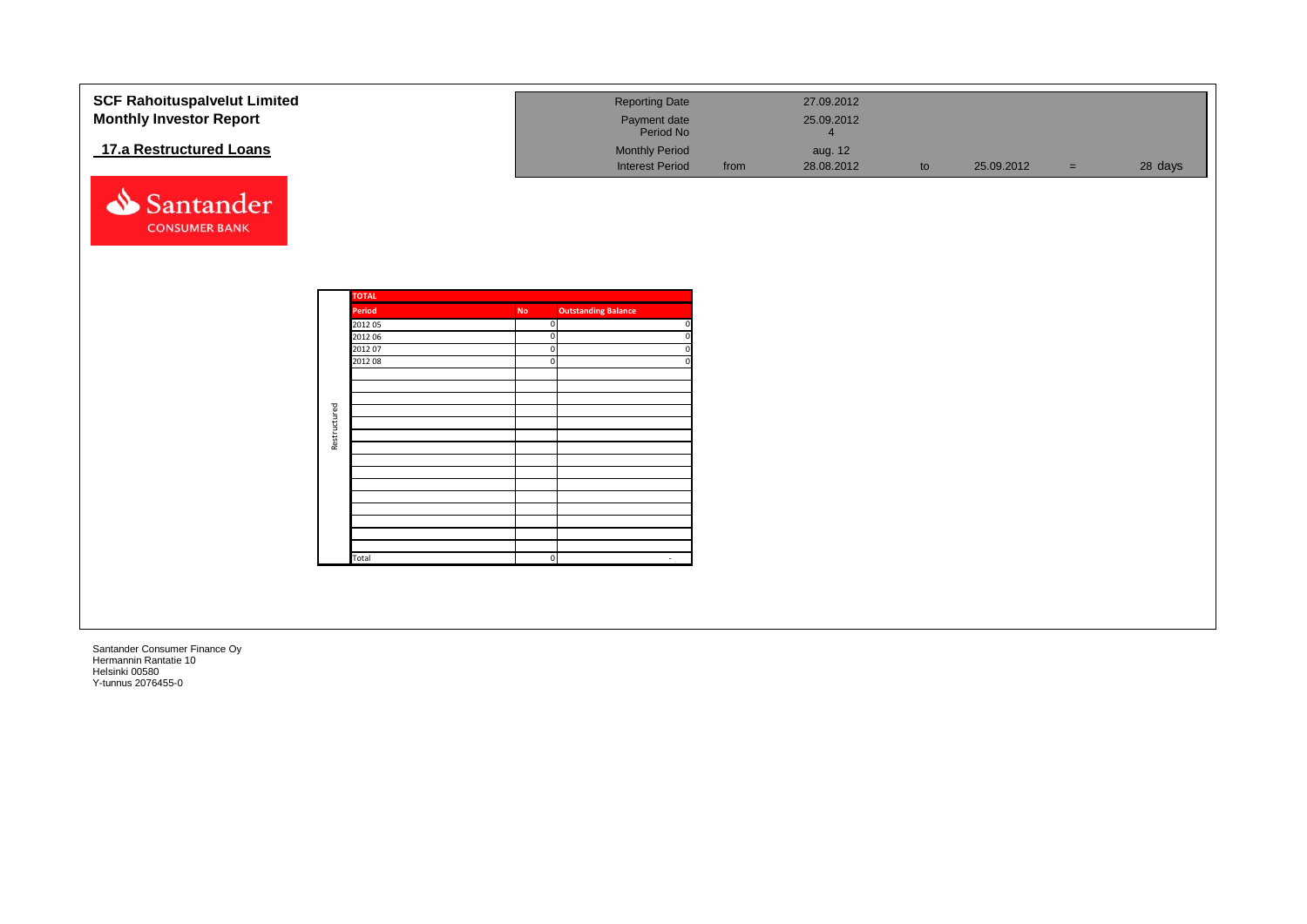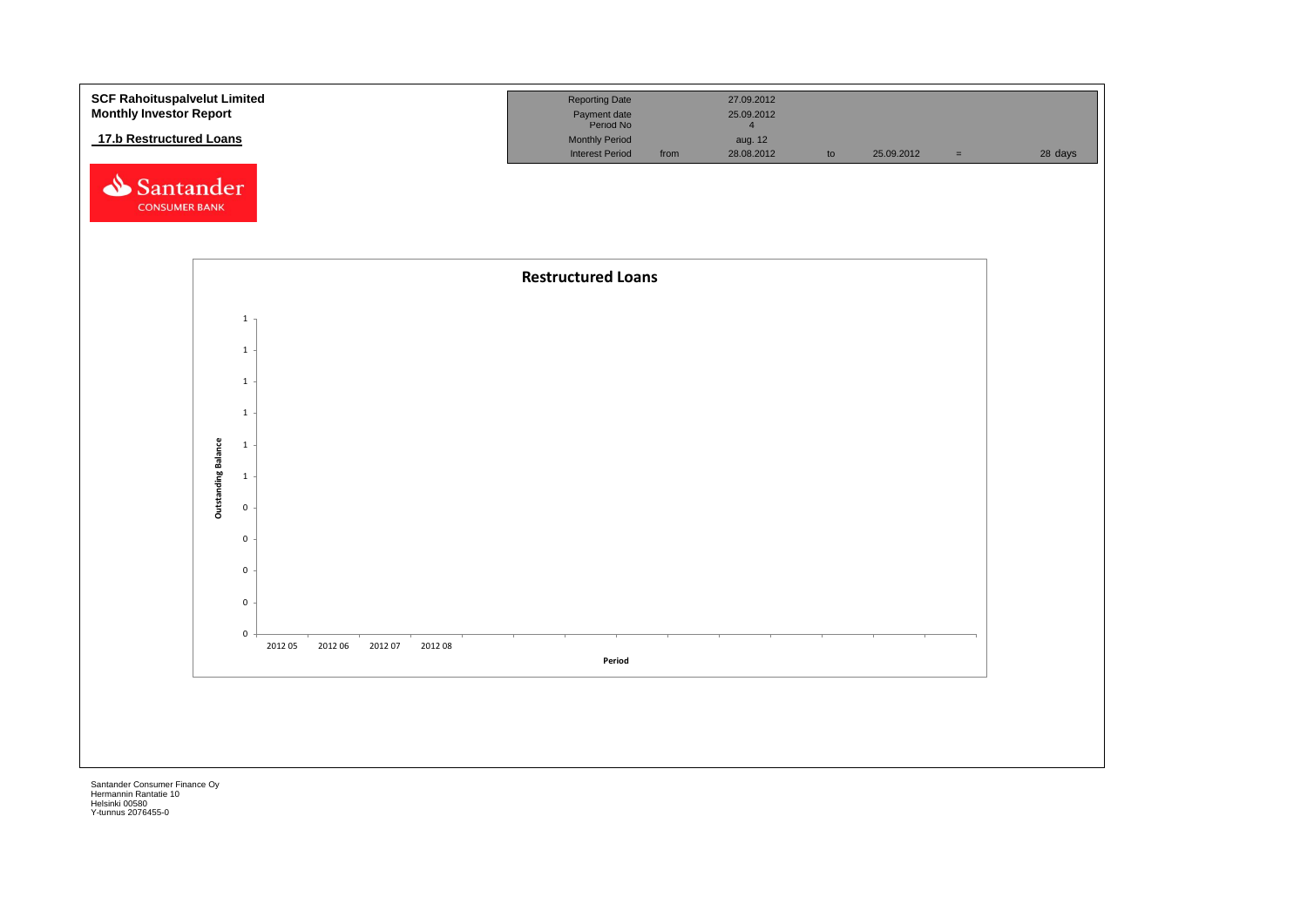| <b>SCF Rahoituspalvelut Limited</b> | <b>Reporting Date</b>     |      | 27.09.2012 |            |   |         |
|-------------------------------------|---------------------------|------|------------|------------|---|---------|
| <b>Monthly Investor Report</b>      | Payment date<br>Period No |      | 25.09.2012 |            |   |         |
| 18. Defaults, recoveries and loss   | <b>Monthly Period</b>     |      | aug. 12    |            |   |         |
|                                     | <b>Interest Period</b>    | from | 28.08.2012 | 25.09.2012 | = | 28 days |



|                        |                                 | <b>Recovery</b> |                   |                           |      |                   |                           |       |
|------------------------|---------------------------------|-----------------|-------------------|---------------------------|------|-------------------|---------------------------|-------|
|                        |                                 | Quarter         |                   | 20123                     |      |                   | 20124                     |       |
| <b>Default Quarter</b> | <b>Default</b><br><b>Amount</b> | No Of Loans     | <b>Recoveries</b> | Cum.<br><b>Recoveries</b> | Loss | <b>Recoveries</b> | Cum.<br><b>Recoveries</b> | Loss. |
| 2012 03                | 78 079                          |                 |                   |                           |      |                   |                           |       |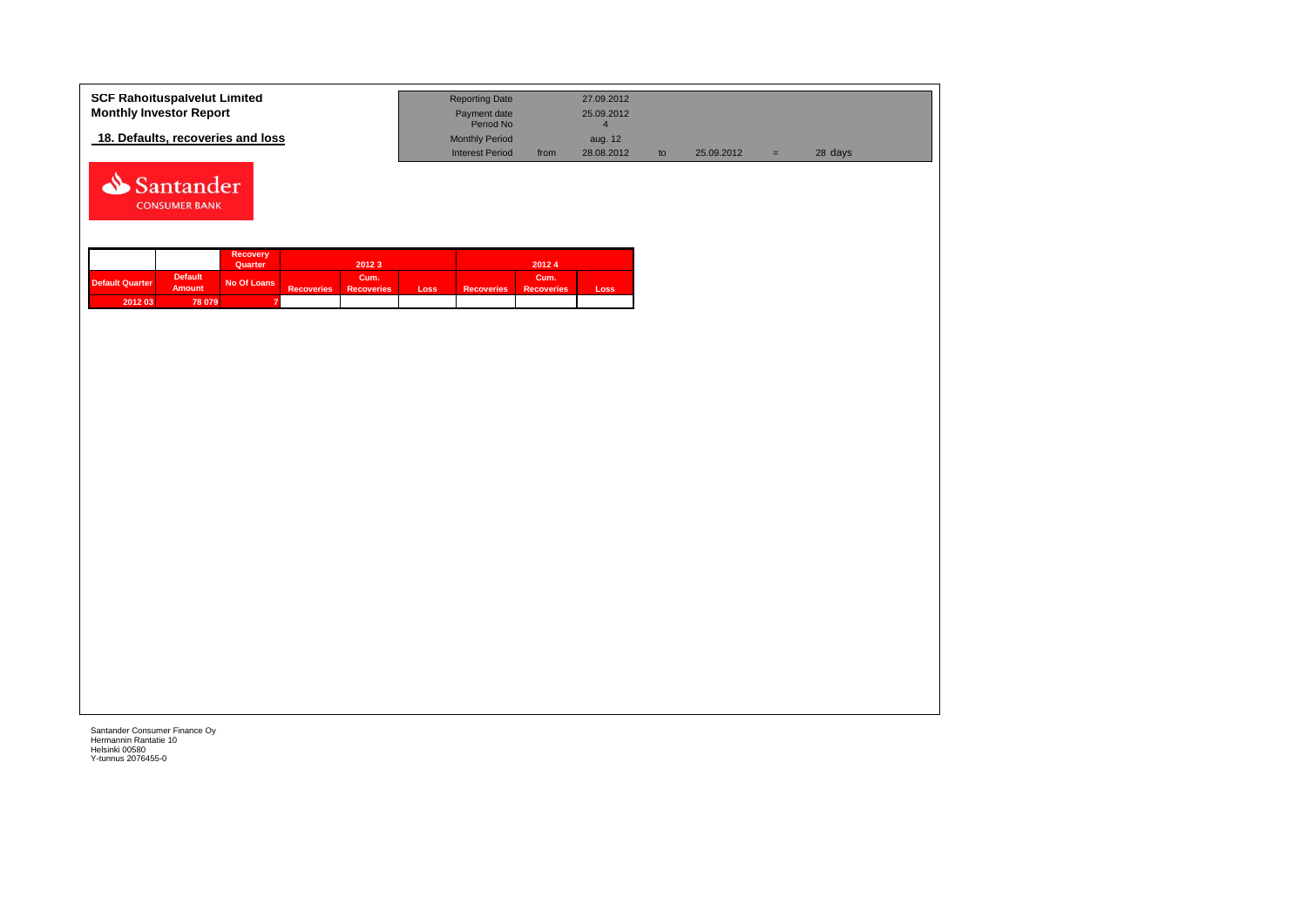| <b>SCF Rahoituspalvelut Limited</b><br><b>Monthly Investor Report</b>                                |           | <b>Reporting Date</b><br>Payment date                       |      | 27.09.2012<br>25.09.2012 |    |            |     |         |
|------------------------------------------------------------------------------------------------------|-----------|-------------------------------------------------------------|------|--------------------------|----|------------|-----|---------|
|                                                                                                      |           | Period No                                                   |      | $\overline{4}$           |    |            |     |         |
| 19. Priority of Payments                                                                             |           | <b>Monthly Period</b><br><b>Interest Period</b>             | from | aug. 12<br>28.08.2012    | to | 25.09.2012 | $=$ | 28 days |
| Santander<br><b>CONSUMER BANK</b>                                                                    |           |                                                             |      |                          |    |            |     |         |
| <b>Purchaser Priority of Payments</b>                                                                |           |                                                             |      |                          |    |            |     |         |
| Purchaser Available Distribution Amount                                                              | $\ddot{}$ | 25 695 486,16 EUR                                           |      |                          |    |            |     |         |
| Senior Expenses                                                                                      |           | 1 291,67 EUR                                                |      |                          |    |            |     |         |
| Servicing Fee                                                                                        |           | 213 441,66 EUR                                              |      |                          |    |            |     |         |
| Interest on Loan to Issuer                                                                           |           | 1845 735,83 EUR                                             |      |                          |    |            |     |         |
| Principal on Loan to Issuer                                                                          |           | 23 635 017,00 EUR                                           |      |                          |    |            |     |         |
| Principal on Purchaser Subordinated Loan                                                             |           | <b>EUR</b><br>$\sim$                                        |      |                          |    |            |     |         |
| <b>Issuer Priority of Payments</b><br><b>Issuer Available Distribution Amount</b><br>Senior Expenses | $\ddot{}$ | 32 711 155,02 EUR<br>1 083,34 EUR                           |      |                          |    |            |     |         |
| Net Swap Payments                                                                                    |           | 563 598,46 EUR                                              |      |                          |    |            |     |         |
| Interest Notes Class A<br>Payments to Liquidity Provider                                             |           | 281 715,00 EUR<br><b>EUR</b><br>$\mathcal{L}_{\mathcal{A}}$ |      |                          |    |            |     |         |
| Principal Payments on Class A                                                                        |           | 23 635 017,00 EUR                                           |      |                          |    |            |     |         |
| Interest Notes Class B                                                                               |           | 75 549,00 EUR                                               |      |                          |    |            |     |         |
| Principal Payments Class B                                                                           |           | <b>EUR</b><br>$\sim 10$                                     |      |                          |    |            |     |         |
| Payments to Reserve Fund                                                                             |           | 7 229 385,00 EUR                                            |      |                          |    |            |     |         |
| Interest Issuer Subordinated Loan                                                                    |           | 17 565,80 EUR                                               |      |                          |    |            |     |         |
| Principal Issuer Subordinated Loan                                                                   |           | <b>EUR</b><br>$\sim$                                        |      |                          |    |            |     |         |
| Termination Payment Swap Counterparty                                                                |           | <b>EUR</b><br>$\blacksquare$                                |      |                          |    |            |     |         |
| Payment to Purchaser                                                                                 |           | 907 241,42 EUR                                              |      |                          |    |            |     |         |
|                                                                                                      |           |                                                             |      |                          |    |            |     |         |
| <b>Purchaser Priority of Payments: Second Pass</b>                                                   |           |                                                             |      |                          |    |            |     |         |
|                                                                                                      |           |                                                             |      |                          |    |            |     |         |
| <b>Available Distribution Amount</b>                                                                 | $+$       | 907 241,42 EUR<br><b>EUR</b><br>$\sim$                      |      |                          |    |            |     |         |
| Servicer Advance Fund Replenishment<br>Interest on Purchaser Subordinated Loan (SAF)                 | $\sim$    | 242,98 EUR                                                  |      |                          |    |            |     |         |
| Principal on Purchaser Subordinated Loan (SAF)                                                       |           | EUR<br>$\mathbf{r}$                                         |      |                          |    |            |     |         |
|                                                                                                      | $=$       | 906 998,44 EUR                                              |      |                          |    |            |     |         |
| Payment of residual funds to Seller                                                                  |           |                                                             |      |                          |    |            |     |         |
|                                                                                                      |           |                                                             |      |                          |    |            |     |         |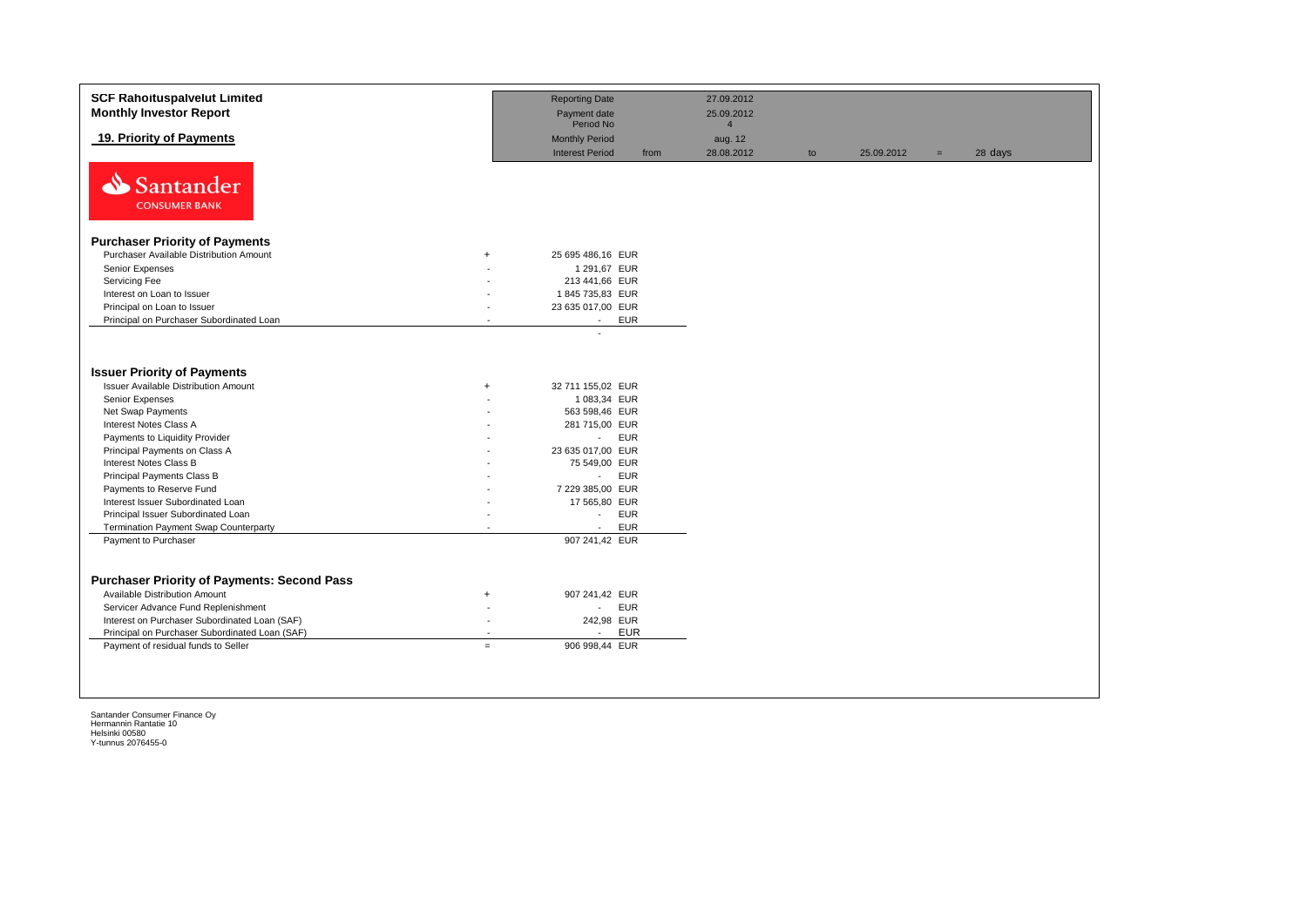| 25.09.2012<br>$=$ | 28 days |
|-------------------|---------|
|                   |         |
|                   |         |
|                   |         |
|                   |         |
|                   |         |
|                   |         |
|                   |         |
|                   |         |
|                   |         |
|                   |         |
|                   |         |
|                   |         |
|                   |         |
|                   |         |
|                   |         |
|                   |         |
|                   |         |
|                   |         |
|                   |         |
|                   |         |
|                   |         |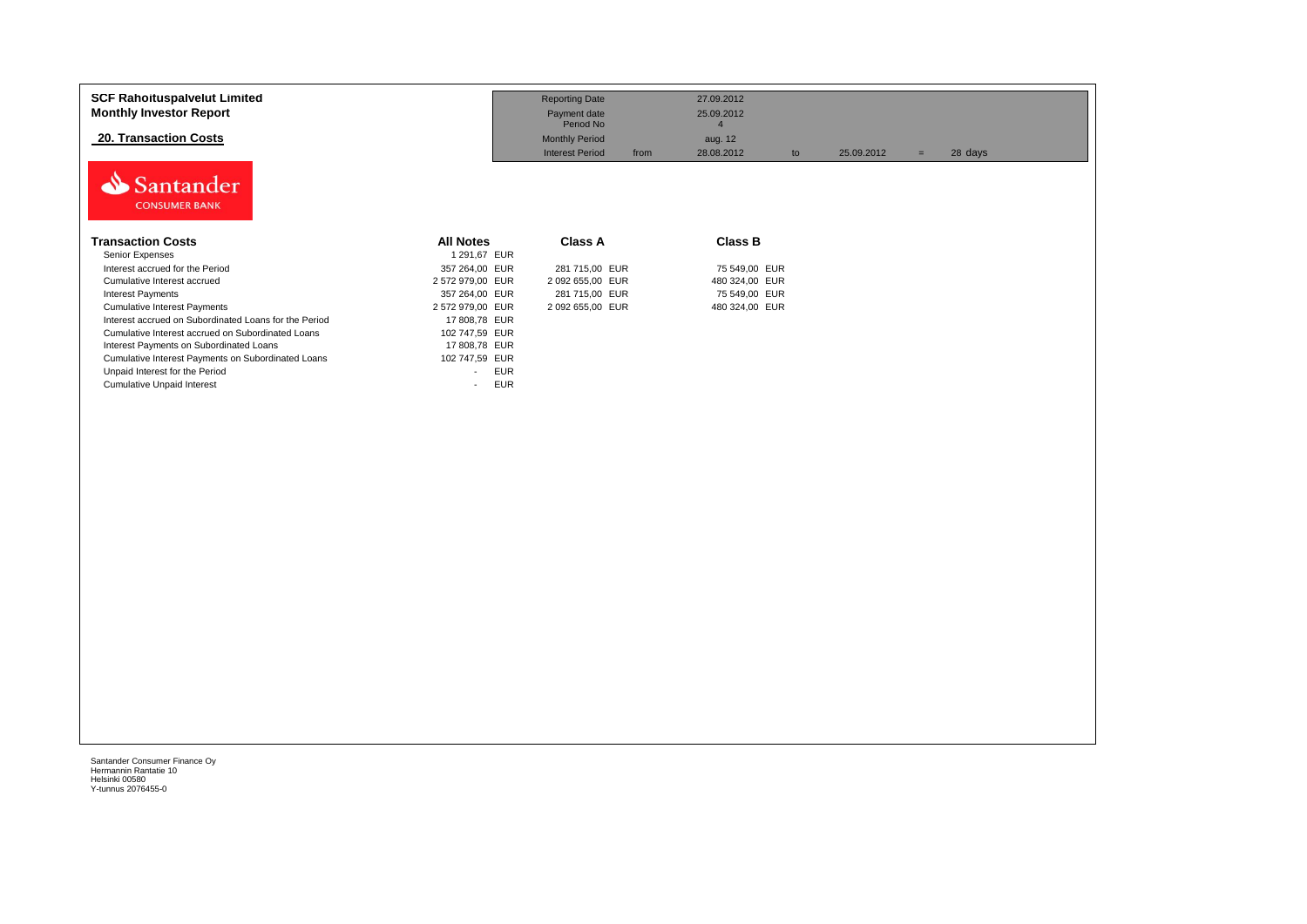| <b>SCF Rahoituspalvelut Limited</b><br><b>Monthly Investor Report</b>              |                                     | <b>Reporting Date</b><br>Payment date<br>Period No |      | 27.09.2012<br>25.09.2012                |    |            |     |         |
|------------------------------------------------------------------------------------|-------------------------------------|----------------------------------------------------|------|-----------------------------------------|----|------------|-----|---------|
| 21. Swap Counterparty Data                                                         |                                     | <b>Monthly Period</b><br><b>Interest Period</b>    | from | $\overline{4}$<br>aug. 12<br>28.08.2012 | to | 25.09.2012 | $=$ | 28 days |
| Santander<br><b>CONSUMER BANK</b>                                                  |                                     |                                                    |      |                                         |    |            |     |         |
| <b>Swap Counterparty Data</b>                                                      |                                     |                                                    |      |                                         |    |            |     |         |
| Swap Counterparty Provider<br>Swap Rating Trigger Breach<br>Swap Collateral posted | Banco Santander SA<br>yes<br>$\sim$ | Based on calculations as of 24 september 2012      |      |                                         |    |            |     |         |
| <b>Swap Data</b><br>Swap Type                                                      | Fixed Floating Interest Rate Swap   |                                                    |      |                                         |    |            |     |         |
| Swap Average Performing Balance<br>1M Euribor (Notes, Swap)                        | 390 612 824,10 EUR<br>0,1240 %      |                                                    |      |                                         |    |            |     |         |
| Gross Amount Due to Swap Counterparty<br>Gross Amount Due from Swap Counterparty   | 1846819,17 EUR<br>1 283 220,71 EUR  |                                                    |      |                                         |    |            |     |         |
| Net Amount Due to Swap Counterparty                                                | 563 598,46 EUR                      |                                                    |      |                                         |    |            |     |         |
|                                                                                    |                                     |                                                    |      |                                         |    |            |     |         |
|                                                                                    |                                     |                                                    |      |                                         |    |            |     |         |
|                                                                                    |                                     |                                                    |      |                                         |    |            |     |         |
|                                                                                    |                                     |                                                    |      |                                         |    |            |     |         |
|                                                                                    |                                     |                                                    |      |                                         |    |            |     |         |
|                                                                                    |                                     |                                                    |      |                                         |    |            |     |         |
|                                                                                    |                                     |                                                    |      |                                         |    |            |     |         |
|                                                                                    |                                     |                                                    |      |                                         |    |            |     |         |
|                                                                                    |                                     |                                                    |      |                                         |    |            |     |         |
|                                                                                    |                                     |                                                    |      |                                         |    |            |     |         |
|                                                                                    |                                     |                                                    |      |                                         |    |            |     |         |
| Santander Consumer Finance Oy                                                      |                                     |                                                    |      |                                         |    |            |     |         |
| Hermannin Rantatie 10<br>Helsinki 00580<br>Y-tunnus 2076455-0                      |                                     |                                                    |      |                                         |    |            |     |         |